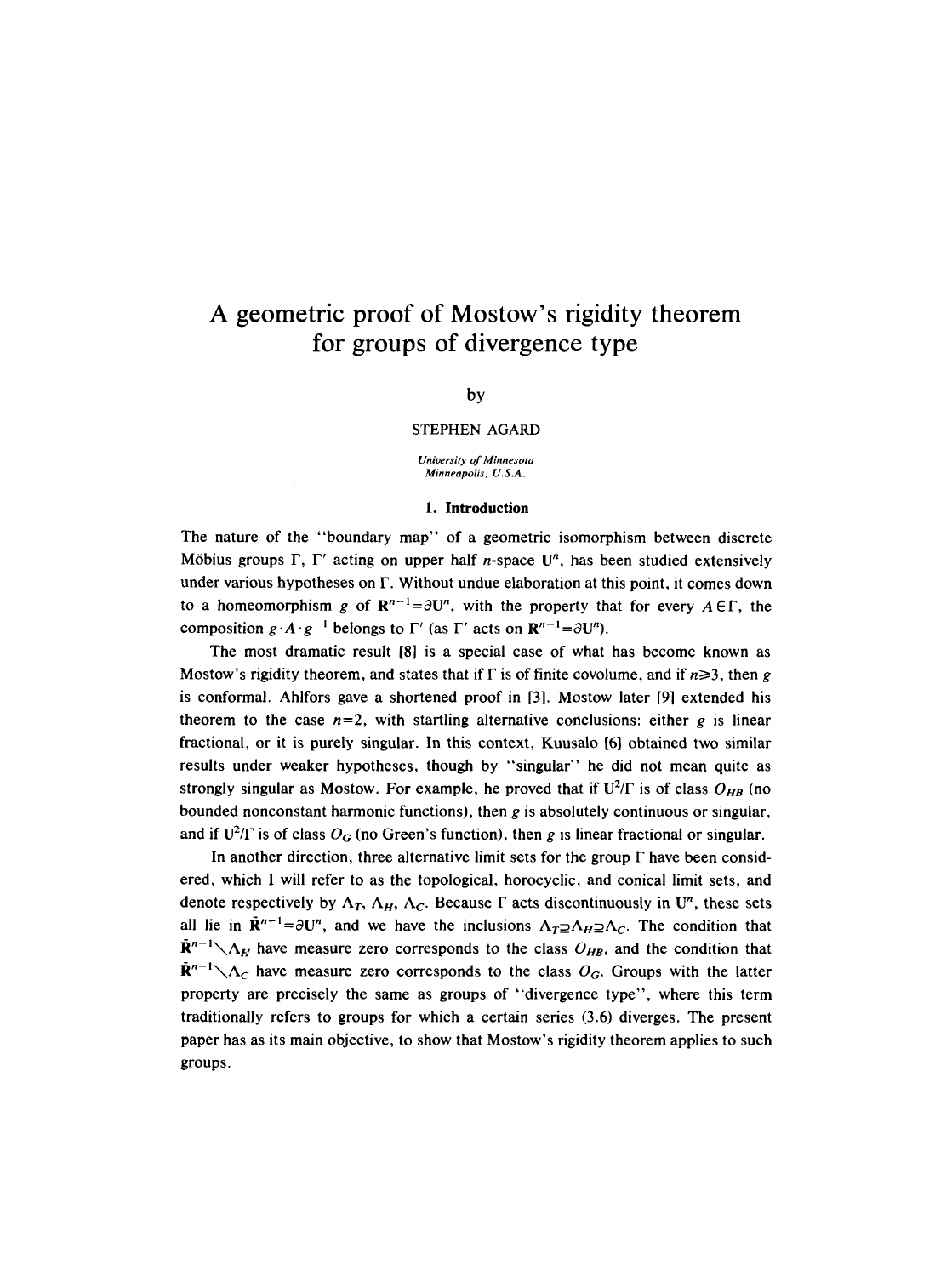In his important paper [11], Sullivan has proved some very general properties of  $\Lambda_H$  in case  $n \geq 3$ . He draws the conclusion that Mostow's rigidity theorem applies to groups for which  $\mathbf{R}^{n-1}\setminus \Lambda_H$  has measure zero. In light of Sullivan's work, then, part of the present paper is a step backward. However, by paying attention to the case  $n=2$ , we can obtain Kuusalo's result, and some valuable insight into Mostow's stronger version. The latter, however, is a story in itself [14].

In addition, however, I have attempted to make it geometrically clear what is happening on the boundary, and hopefully to make the theorem accessible to persons interested in quasiconformal mappings and discrete Möbius groups. To this end, I have minimized the use of non-constructive (ergodic) existence criteria. In order to retain reasonable completeness, I have repeated some arguments used by Mostow and/or Sullivan in the simplified versions which are appropriate to this paper.

The major single step in the present argument is an adaptation of a nontrivial but elementary argument that if  $\Lambda_C$  has measure zero, then the series (3.6) converges. This argument was presented by Ahlfors in a recent series of lectures at Minnesota, [2], and is attributed by him to Thurston.

The adaptation is to a method devised many years ago by P. J. Myrberg [10]. However, Myrberg dealt with very special finitely generated groups in the plane, and the present paper does extend his results both with respect to weakening the hypotheses, and raising the dimension.

The paper is organized as follows: after the very general background material of §2, we discuss the special properties of groups of divergence type in §3. The main lemma is proved in §4, after which Myrberg's density theorem is derived in §5, along with Mostow's density theorem as a nearly topological corollary. Finally, the Rigidity theorem is discussed in  $§ 6$ .

#### **2. Background**

2.1. *Möbius groups*. For our purposes we shall consider the Möbius group  $GM_n$  $(n\geq 1)$  to be generated by the groups

$$
\mathbf{T}_n = \{t_a: a \in \mathbb{R}^n\}, \quad t_a(x) = x + a,
$$
  
\n
$$
\mathbf{H} = \{h_\lambda: \lambda > 0\}, \quad h_\lambda(x) = \lambda x
$$
  
\n
$$
\mathbf{\Sigma} = \{\text{id}, \sigma\}, \quad \sigma(x) = x/|x|^2
$$

The group  $GM_n$  contains the orthogonal group  $O_n$  as a compact subgroup. The reflection principle applies to the generators, and therefore to the entire group.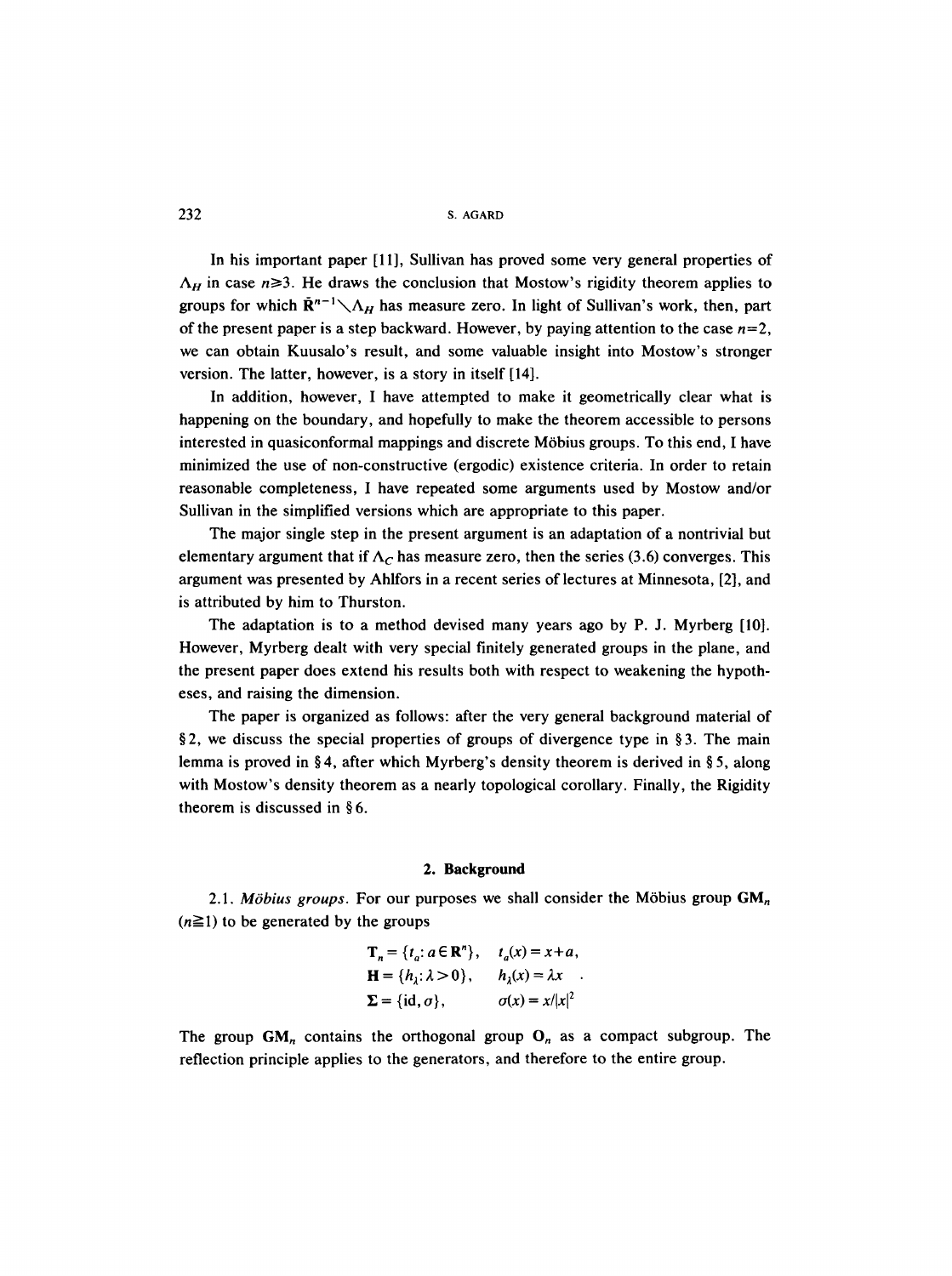For a set  $E \subset \mathbb{R}^n = \mathbb{R}^n \cup \{ \infty \}$ , we will denote by  $\mathbf{GM}(E)$  the subgroup of GM<sub>n</sub>, which fixes E, and by  $GM|_{\partial E}$  the group of restrictions to  $\partial E$  of  $GM(E)$ . The two models for E will be  $U^n = \{x \in \mathbb{R}^n : x_n > 0\}$ , and  $\mathbb{B}^n = \{x \in \mathbb{R}^n : |x| < 1\}$ , with respective boundaries  $\bar{\mathbf{R}}^{n-1} = \partial \mathbf{U}^n$ , and  $\mathbf{S}^{n-1} = \partial \mathbf{B}^n$ .

For each  $f \in GM_{n-1}$ , there exists a unique  $\hat{f} \in GM(U^n)$ , such that with the identification  $\mathbf{\bar{R}}^{n-1} = \partial \mathbf{U}^n$ , we have  $f|_{\partial \mathbf{I}^n} = f$ . In this way we have an isomorphism  $GM|_{\partial U^n} = GM_{n-1} \cong GM(U^n).$ 

The fixed map  $s = \sigma t_{e_n} h_2 \sigma t_{-e_n} \in GM_n$ , explicitly

$$
s(x) = \sigma(e_n + 2\sigma(x - e_n)), \ x \in \mathbf{R}^n, \quad e_n = (0, 0, ..., 0, 1), \tag{2.1}
$$

maps U<sup>n</sup> on B<sup>n</sup>. The conjugation  $f \mapsto s f s^{-1}$  is an isomorphism of GM(U<sup>n</sup>) onto GM(B<sup>n</sup>). Under this isomorphism, restriction to  $\mathbf{R}^{n-1}$  corresponds to restriction to  $\mathbf{S}^{n-1}$ , so that we also have isomorphisms  $GM(B^n) \cong GM_{n-1} \cong GM|_{\text{max}}$ . We remark that  $s^{-1}|_{s^{n-1}}$ :  $S^{n-1} \rightarrow \bar{R}^{n-1}$  is the usual stereographic projection.

We obtain the more usual Möbius groups  $M_n$ ,  $M(U^n)$ ,  $M(B^n)$ , by considering only the orientation preserving maps. These may be characterized as those words in letters from  $T_n$ , H,  $\Sigma$ , in which an even number of appearances of  $\sigma$  occur.

2.2. *Fixpoint analysis.* Given  $p, q \in \mathbb{R}^n$  ( $p \neq q$ ), we shall require a fixed map  $k_{pa} \in GM_n$ , which carries p, q respectively on 0,  $\infty$ , and such that if p, q  $\in \partial U^n$ , then  $k_{pq} \in GM(U^n)$ . The formulae are simply

$$
k_{pq}^{-1} = t_p \sigma t_q \cdot \sigma \quad (q' = \sigma(q-p)),
$$
  

$$
k_{p\infty}^{-1} = t_p, \quad k_{\infty}^{-1} = t_q \sigma.
$$

We note that for  $p \neq \infty$ , k is continuous in p, q, including  $q = \infty$ .

Given  $f \in M_{n-1}$ , consider its extension  $\hat{f} \in M(U^n)$ . According to the Brouwer fixpoint theorem, f has a fixpoint in cl (U<sup>n</sup>). If there is but one fixpoint in all of  $\mathbb{R}^n$ , the map f is classified as *parabolic.* By the reflection principle, the fixpoint must lie on  $\partial U^n$ , and hence from the viewpoint of f, there is a single fixpoint in  $\mathbf{R}^{n-1}$ .

If f has at least a pair of fixpoints p,  $q \in \mathbb{R}^n$  ( $p \neq \infty$ ), then we find that  $k_{pq} f k_{pq}^{-1}$  fixes 0,  $\infty$ , and has the form  $uh_{\lambda}$ , for some  $u \in O_n$ ,  $\lambda > 0$ . The classification is *loxodromic* if  $\lambda + 1$ , *elliptic* if  $\lambda = 1$ .

In the loxodromic case, there are no other fixpoints, and as in the parabolic case, they lie in  $\partial U^n$ . For if they did not, then by the reflection principle, they would be

<sup>16-838286</sup> Acta Mathematica 151. Imprimé le 28 Decembré 1983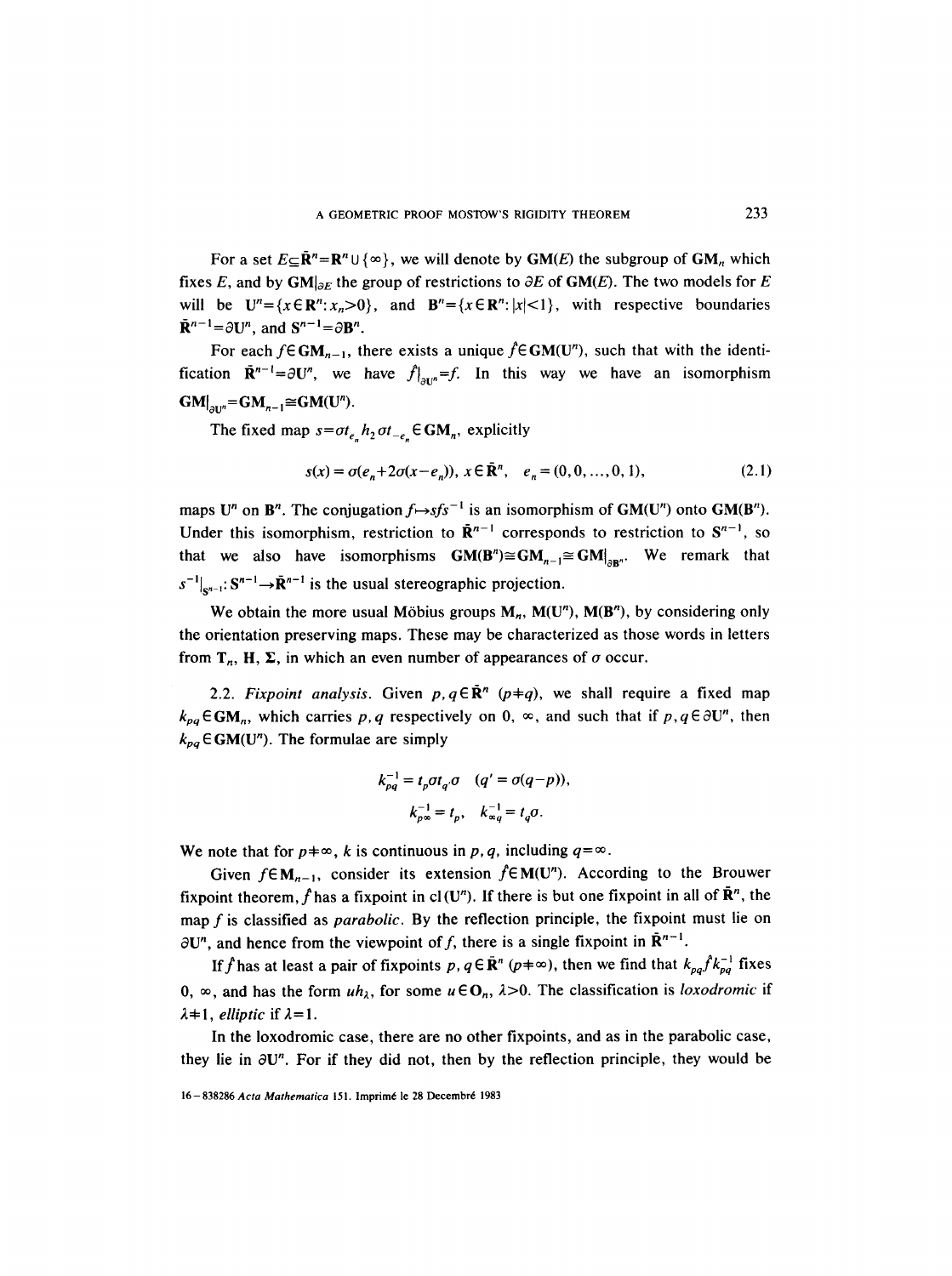symmetric about  $\partial U^n$ . Again by the reflection principle, the map  $k_{pq}$  would map  $\partial U^n$ on some sphere S in which  $0=k_{pq}(p)$  and  $\infty=k_{pq}(q)$  are symmetric. Thus S has center 0, and therefore  $uh_{\lambda}=k_{\rho g}f k_{\rho g}^{-1}$  fixes 0,  $\infty$ , and S. Hence  $\lambda=1$ , and f is elliptic. In hindsight then, f has two fixpoints p, q in  $\mathbf{\bar{R}}^{n-1}$ , and  $k_{pq} f k_{pq}^{-1} = u h_{\lambda}$ ,  $u \in \mathbf{O}_{n-1}$ ,  $\lambda + 1$ .

Of the two fixpoints, p is considered *attractive* if  $\lambda$ <1 and *repulsive* if  $\lambda$ >1. We shall denote by  $\mathcal{L}_{pq}$  the collection of loxodromic Möbius transformations with attractive fixpoint p and repulsive fixpoint q. One arrives at the following summary : if f is a member of a discrete group  $\Gamma \subset M(U^n)$ , then one of three conditions holds. Either

(1) f is parabolic with fixpoint on  $\partial U^n$ , or

(2) f is loxodromic with fixpoints p, q on  $\partial U^n$ , or

(3)  $f$  is elliptic of finite order.

The finite order in the elliptic case follows because  $k_{pq}^{-1}$  O<sub>n</sub> $k_{pq}$  is compact.

Taking a viewpoint from all of  $\mathbf{\bar{R}}^{n}$ , we may consider for any  $a \in \mathbf{\bar{R}}^{n}$ , the set  $\Gamma(a)^{*}$  of points  $x \in \mathbb{R}^n$  for which there exist infinitely many distinct  $\gamma_k \in \Gamma$ , with  $\gamma_k(a) \to x$ . The *topological limit set*  $\Lambda_T$  is defined by  $\bigcup \Gamma(a)^*$ :  $a \in \mathbb{R}^n$ . Evidently  $\Lambda_T \subseteq \partial \mathbb{U}^n$  whenever  $\Gamma$  is a discrete subgroup of  $M(U^n)$ , but we have even more information in this context [2]:

(2.2)  $\Gamma(a)^* = \Lambda_T$  for all  $a \in U^n$ ,

(2.3)  $\Gamma(a)^* = \Lambda_T$  for any  $a \in \partial U^n$  which is not a fixed point for the entire group.

Furthermore, following methods of Lehner [7], we easily find:

(2.4) a discrete group with a common fixpoint has, if any, only that point and possibly one other in  $\Lambda_T$ .

Following methods of Hedlund [13] (pp. 121-123) we deduce: that if  $\mathcal{L}(\Gamma) \subseteq$  $\partial U'' \times \partial U''$  is the set of loxodromic fixpoint pairs,

$$
\mathscr{L}(\Gamma) = \{ (p, q) : \Gamma \cap \mathscr{L}_{pq} \neq \varnothing \},\
$$

then

(2.5)  $\mathcal{L}(\Gamma)$  is dense in  $\Lambda_T \times \Lambda_T$  whenever  $\Gamma \subseteq M(U^n)$  is discrete with card  $\Lambda_T > 2$ .

We conclude this section with two computational lemmas.

LEMMA 2.1. If  $g_m \in M_n$ , with  $g_m(0) \to 0$ ,  $g_m(\infty) \to \infty$ , then there exists a subse*quence*  $\{m_k\}$ , *numbers*  $\mu_k>0$ , and a mapping  $u_0 \in \mathbf{O}_n$ , with

$$
g_{m_k}h_{\mu_k}u_0 \to id \quad (k \to \infty).
$$

*Proof.* Set  $p_m = g_m(0)$ ,  $q_m = g_m(\infty)$ ,  $k_m = k_{p_m q_m}$ , noting by the continuity of k at  $(0, \infty)$ that  $k_m \rightarrow id$ .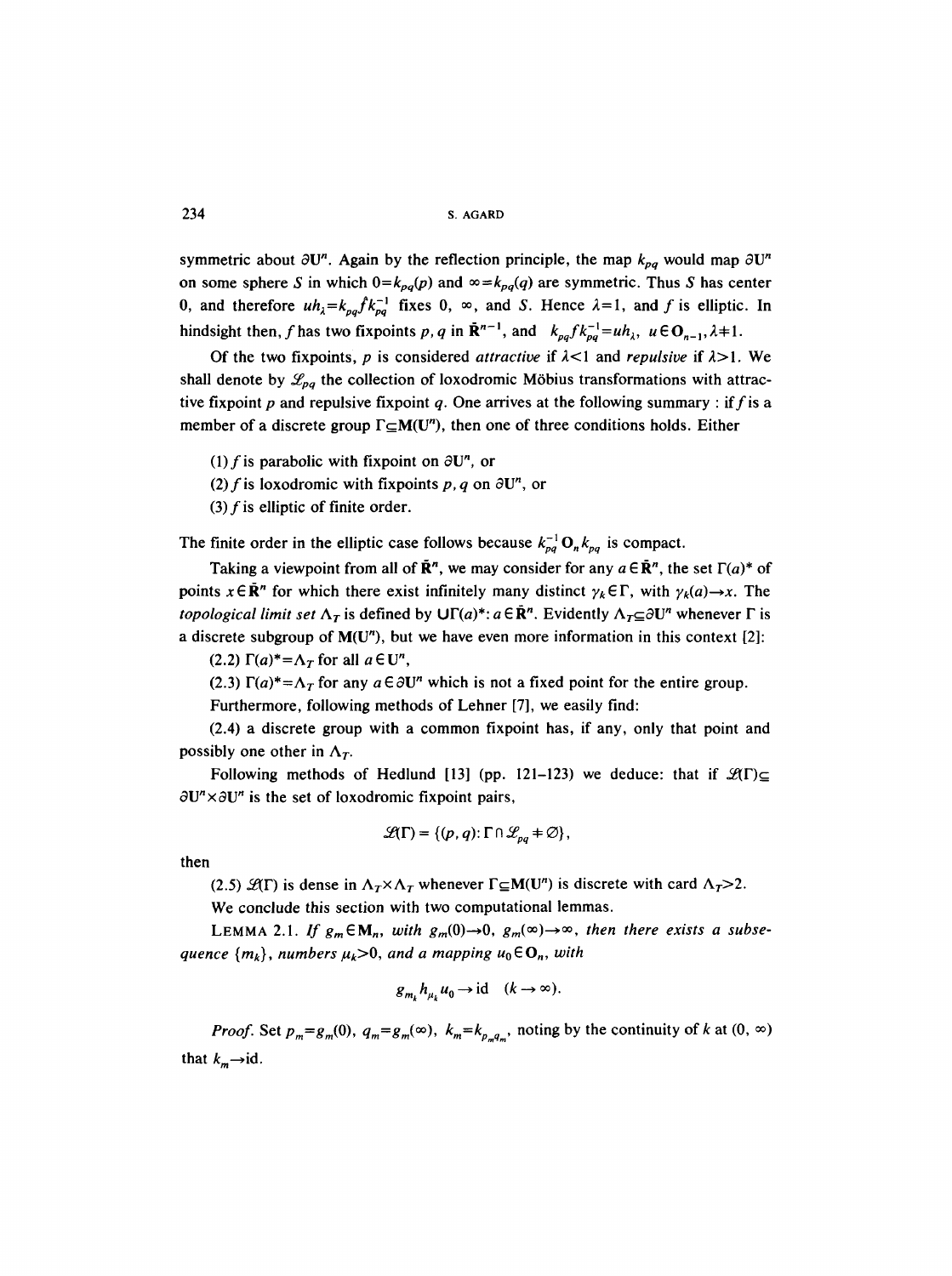Meanwhile,  $k_m g_m$  has fixpoints 0,  $\infty$  and therefore has the form

$$
k_m g_m = h_{\lambda_m} v_m \quad (v_m \in \mathbf{O}_n, \lambda_m > 0).
$$

By compactness we may assume  $v_m \rightarrow v_0 \in \mathbb{O}_n$ , and because H and  $\mathbb{O}_n$  commute,

$$
g_m h_{1/\lambda_m} v_0^{-1} = k_m^{-1} v_m v_0^{-1} \to \text{id}.
$$
 Q.E.D.

LEMMA 2.2. Suppose a linear map  $g: \mathbb{R}^n \rightarrow \mathbb{R}^n$  has the property that for some  $A \in M_n$ , the composition  $g \cdot A \cdot g^{-1}$  belongs to M<sup>n</sup>. Then either A fixes  $\infty$ , or  $g \in M_n$ .

*Proof.* We introduce the dilatation matrix for any differentiable map f,

$$
\mu_f(x) = \frac{f'(x)^T f'(x)}{\det^{2/n} f'(x)} \quad (x \in \mathbb{R}^n).
$$

The familiar and elementary properties are

(1)  $f \in M_n$  if and only if  $\mu_f(x) \equiv I_n$ ,  $\int f'(x) f''(x) \mu_{g(f^{-1}}(f(x))) f'(x)$  $\det^{2/n} f'(x)$   $\qquad \qquad$   $\qquad$   $\qquad$   $\qquad$   $\qquad$   $\qquad$   $\qquad$   $\qquad$   $\qquad$   $\qquad$   $\qquad$   $\qquad$   $\qquad$   $\qquad$   $\qquad$   $\qquad$   $\qquad$   $\qquad$   $\qquad$   $\qquad$   $\qquad$   $\qquad$   $\qquad$   $\qquad$   $\qquad$   $\qquad$   $\qquad$   $\qquad$   $\qquad$   $\qquad$   $\qquad$   $\qquad$   $\qquad$   $\qquad$ 

From these, it follows that  $g \cdot f^{-1}$  is conformal if and only if  $\mu_f \equiv \mu_g$ . Indeed, clearly  $\mu_f \equiv \mu_g$  if  $\mu_{g,f^{-1}} = I_n$ . Conversely, if  $\mu_f \equiv \mu_g$ , then

$$
\frac{f'(x)^T[\mu_{g-f^{-1}}(f(x)) - I_n]f'(x)}{\det^{2n}f'(x)} = \mu_g(x) - \mu_f(x) = 0,
$$

hence  $\mu_{e,f^{-1}} \equiv I_n$ .

We apply formula (2) to  $f = A \in M_n$ , to conclude

$$
A'(x)^{-1} \mu_{\sigma \cdot A^{-1}}(A(x)) A'(x) = \mu_{g}(x). \tag{2.9}
$$

We then apply the criterion for conformality of  $g \cdot A \cdot g^{-1} = g \cdot (g \cdot A^{-1})^{-1}$  to conclude  $\mu_{g \cdot A^{-1}} = \mu_g$ . But g is linear, and  $\mu_g$  is a constant symmetric matrix M of determinant 1. Therefore, from (2.9),

$$
A'(x)^{-1}MA'(x)=M,
$$

which is to say that M commutes with  $A'(x)$  for all x.

Now suppose that  $A(\infty) \neq \infty$ . Then  $A^{-1}(\infty) = q \neq \infty$ , hence  $At_q \sigma$  fixes  $\infty$ , and A stands in a relationship  $At_q=t_pB\sigma$ , where B is linear and conformal, and  $p \in \mathbb{R}^n$ . Hence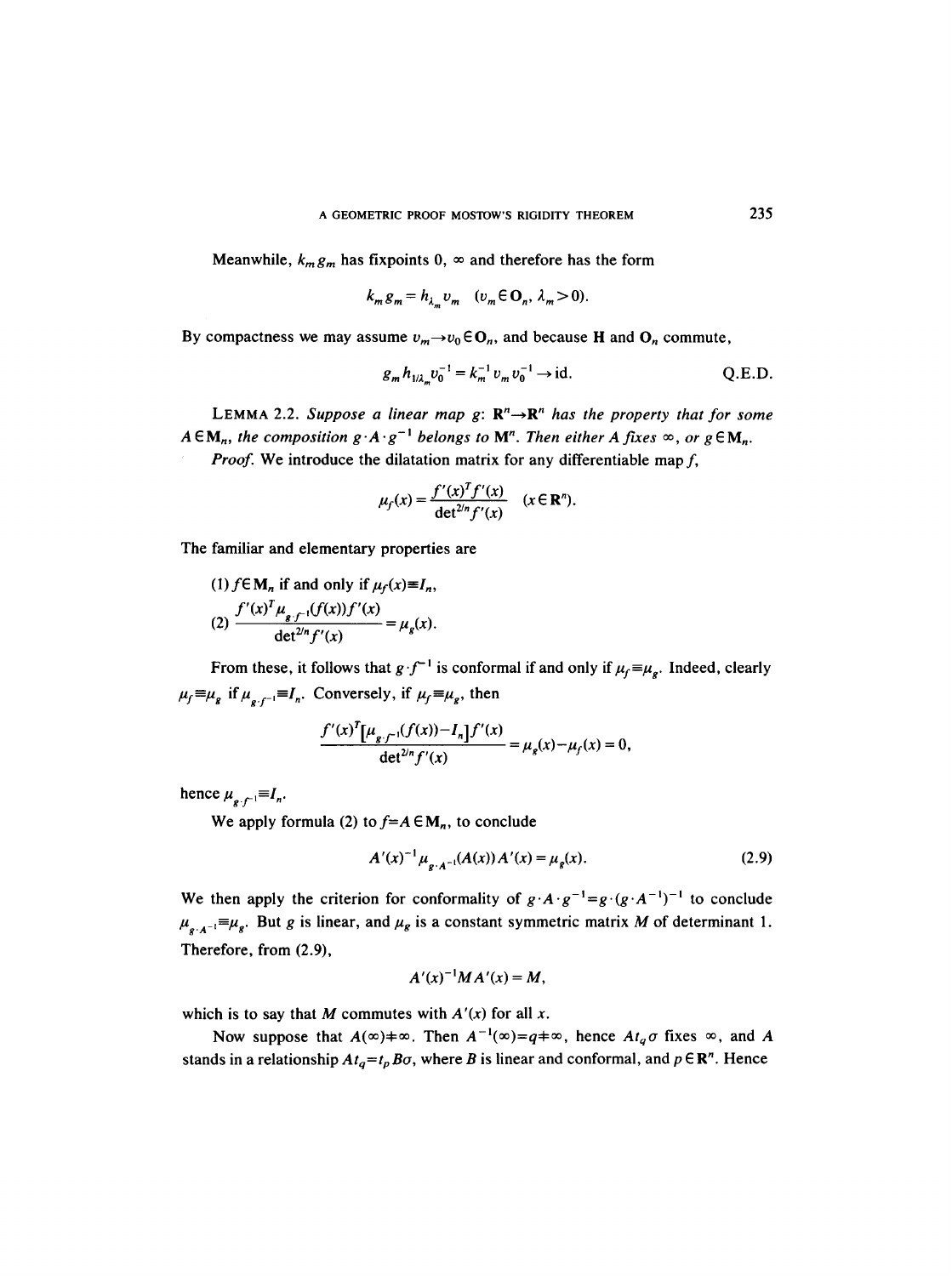$$
A'(x+q) = B \sigma'(x) \quad (x \in \mathbb{R}^n \setminus \{0\}).
$$

Now, it follows that

$$
MB\,\sigma'(x) = B\,\sigma'(x)\,M \quad (x \pm 0).
$$

But M, as a real symmetric matrix, has a real eigenvalue  $\lambda$ , and a maximal invariant eigenspace V associated to  $\lambda$ . Now  $(B\sigma'(x))^{-1}V$  is the corresponding eigenspace for  $(B\sigma'(x))^{-1}MB\sigma'(x)$ , but the latter is again M, and so V is invariant under  $B\sigma'(x)$  for every  $x\neq 0$ . We have in addition the simple formula

$$
\sigma'(x) h = h/|x|^2 - 2x \cdot h x/|x|^4 \quad (h \in \mathbb{R}^n, x \neq 0).
$$

Let *n* be any normal vector to *V*. Because  $B\sigma'(x)V \subseteq V$ , we have

$$
O = n \cdot B \sigma'(x) v = n \cdot Bv/|x|^2 - 2n \cdot Bx x \cdot v/|x|^4 \quad (v \in V, x \neq 0). \tag{2.10}
$$

A choice of  $x \in B^{-1}V$  gives  $n \cdot Bx = 0$ , and therefore

$$
O = n \cdot Bv \quad (v \in V), \tag{2.11}
$$

and because  $B$  is conformal,

$$
O = B^{-1}n \cdot v \quad (v \in V). \tag{2.12}
$$

Returning to  $(2.10)$ , we have by continuity and  $(2.11)$ ,

$$
O = n \cdot B x x \cdot v \quad (v \in V, x \in \mathbb{R}^n).
$$

Choosing  $x=B^{-1}n+v$ , and using (2.11) and (2.12), we find

$$
O = (|n|^2 + n \cdot Bv) (|v|^2 + B^{-1}n \cdot v) = |n|^2 |v|^2 \quad (v \in V).
$$

It follows that  $n=0$ , that V is all of  $\mathbb{R}^n$ , and that M has only one eigenvalue. Because M is positive definite of determinant one, the eigenvalue must be 1, and  $M=I_n$ . Thus, either  $A(\infty) = \infty$ , or  $M = I_n$ . The latter implies that  $g \in M_n$ . Q.E.D.

# **3. Geometry in B<sup>n</sup>**

3.1. Projections, shadows, and eclipses. The results of §2 transfer naturally from  $M(U^n)$  to  $M(B^n)$ , with  $S^{n-1} = \partial B^n$  taking the role of  $\partial U^n$ . Let us now set some notation for use in  $B<sup>n</sup>$ .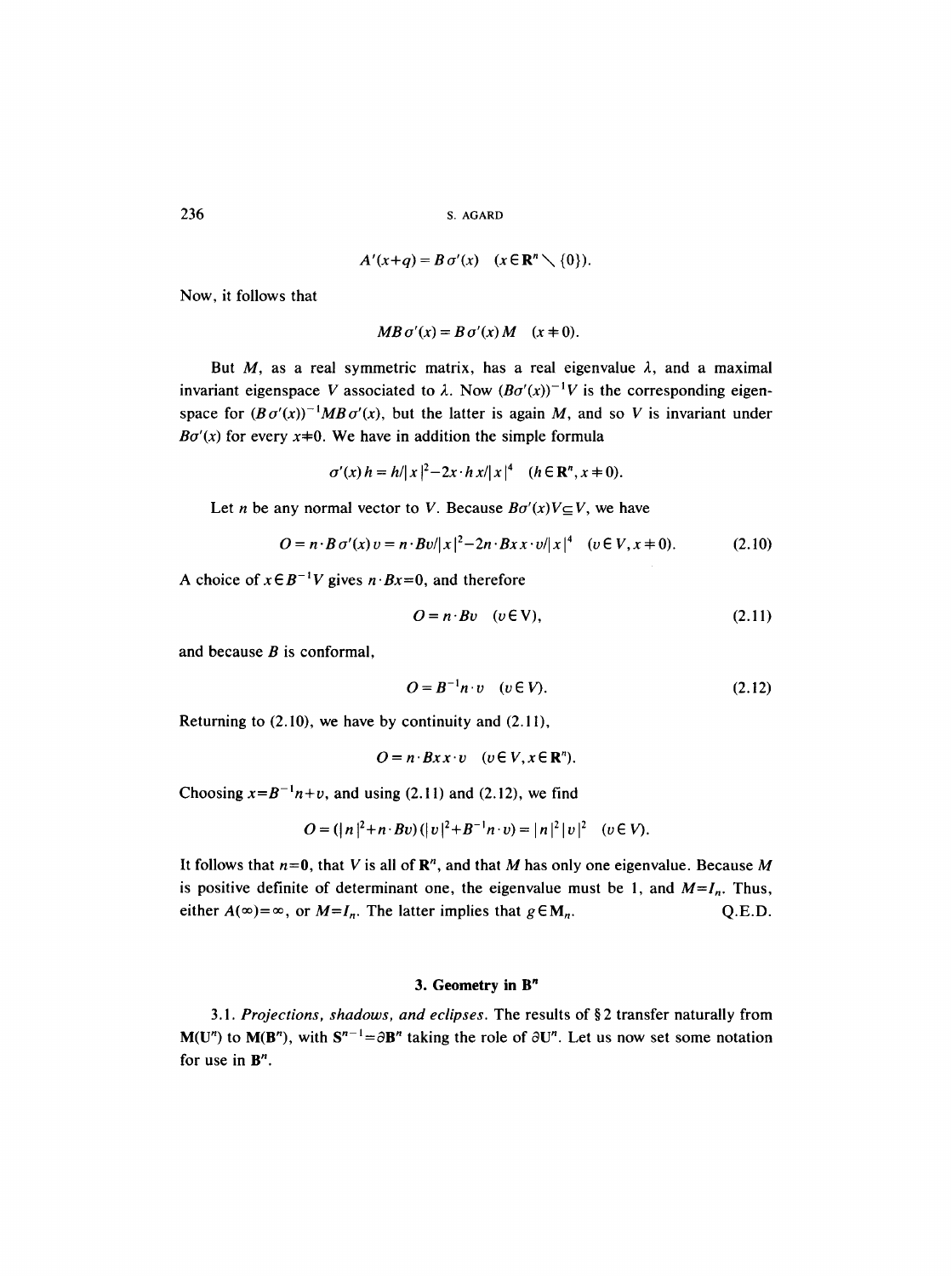Given  $a \in \mathbb{B}^n$ ,  $\varrho > 0$ , we shall denote by  $B_o(a)$  the ball of non-Euclidean center a, and non-Euclidean radius  $\rho$ . We understand by  $B_{\rho}$  the ball  $B_{\rho}(0)$ .

These balls are of course Euclidean balls as well. We require precise information about the Euclidean center and radius, which we denote respectively by  $c(\rho, a)$  and  $r(\rho, a)$ . From the basic formula for non-Euclidean distance,

$$
d(0, a) = \log \frac{1 + |a|}{1 - |a|},
$$

we derive the formulae

$$
c(\varrho, a) = a \frac{1 - \tanh^2 \varrho / 2}{1 - |a|^2 \tanh^2 \varrho / 2},
$$
\n(3.1)

$$
r(\varrho, a) = \frac{(1-|a|^2)\tanh \varrho/2}{1-|a|^2 \tanh^2 \varrho/2}.
$$
 (3.2)

In particular, there exist positive functions  $R_0, R_1$ , such that

$$
R_0(\varrho)(1-|a|) \le r(\varrho, a) \le R_1(\varrho)(1-|a|). \tag{3.3}
$$

Given a point  $a \in \mathbb{B}^n$ ,  $a \neq 0$ , we shall define the *projection*  $pr\{a\} \subseteq \mathbb{S}^{n-1}$  by  $a/|a|$ , and the *shadow*  $\text{sh}\{a\} \subseteq \mathbf{B}^n \cup \mathbf{S}^{n-1}$  by the closed line segment [a, pr{a}]. For brevity, denote the Hausdorff  $(n-1)$ -measure on  $S^{n-1}$ , of the projection of a set  $E \subseteq B^n$ , by  $\alpha[E]$ . Thus,

$$
\alpha[E] = \mathcal{H}_{n-1}[\text{pr }\{E\}] \quad (E \subseteq \mathbf{B}^n).
$$

In this case, if  $0 \in E$ , we shall set pr $\{E\} = S^{n-1}$ , and  $\alpha[E] = \omega_{n-1}$ . In some earlier writing, a was known as the *centri-angle* [10].

One calculates easily that

$$
\frac{\alpha[B_{\varrho}(a)]}{(1-|a|)^{n-1}} \to \sinh \varrho \quad (|a| \to 1). \tag{3.4}
$$

A first consequence is that there exists a function  $K(\varrho, t)$  such that

$$
\frac{\alpha[B_{\varrho}(a)]}{\alpha[B_{\varrho}(b)]} \le K(\varrho, t) \quad \text{whenever} \quad d(a, b) \le t. \tag{3.5}
$$

For indeed, the ratios are bounded by simple continuity and compactness considerations, as long as a is confined to any compact set  $\{|x| \leq 1-\delta\}$ . On the other hand, by (3.4), as  $|a| \rightarrow 1$ , the ratios are asymptotically equal to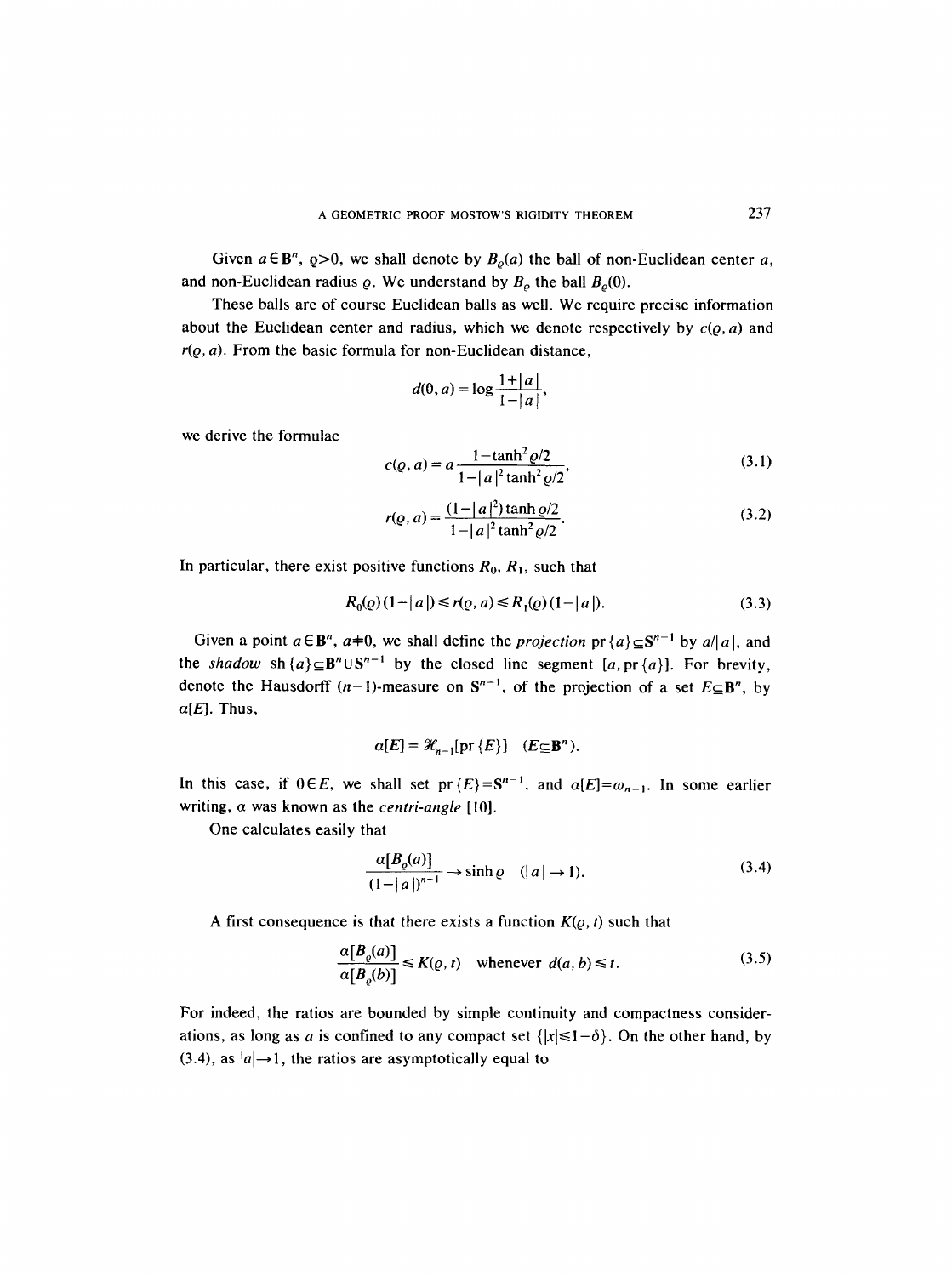$$
\left(\frac{1-|b|}{1-|a|}\right)^{n-1},
$$

whereas

$$
\left|\log\left(\frac{1-|b|}{1-|a|}\right)\right| \le \left|\log\left(\frac{1+|a|}{1-|a|}\right/\frac{1+|b|}{1-|b|}\right)\right| + \log 2
$$

$$
= |d(0,a) - d(0,b)| + \log 2
$$

$$
\le d(a,b) + \log 2 \le t + \log 2.
$$

Next, we introduce the notion of *eclipse*. A set  $E \subseteq B^n$  is eclipsed by a set  $F \subseteq B^n$ , if E $\cap$ sh {F}  $\neq \emptyset$ . The eclipse is *total* if  $E \subseteq$ sh {F}, *partial* if  $E \setminus$ sh {F}  $\neq \emptyset$ .

3.2. *Groups of Divergence type.* A discrete group  $\Gamma \subseteq M(B^n)$  is said to be of *convergence* type if the sum

$$
\sum_{S \in \Gamma} (1 - |S(0)|)^{n-1} \tag{3.6}
$$

is finite. In view of (3.4), the condition is equivalent to the finiteness of the sum

$$
\sum_{S \in \Gamma} \alpha[S(B_{\varrho})] \quad (\varrho > 0).
$$

Alternatively, F is said to be of *divergence* type if the series (3.6) is divergent. This characterization of divergence type in terms of the action of  $\Gamma$  on  $\mathbf{B}^n$  is analogous to the condition of *finite covolume*, which is to say that  $\Gamma$  has a fundamental region in  $\mathbf{B}^n$  of finite non-Euclidean n-measure.

Both the classifications have intrinsic characterizations. Thus, let  $\Gamma \subseteq M_{n-1}$  be discrete, and using conjugation by stereographic projection and extension from  $S^{n-1}$ to  $\mathbf{B}^n$ , let  $\Gamma$  correspond to  $\tilde{\Gamma} \subseteq M(\mathbf{B}^n)$ .<sup>(1</sup>) Then  $\tilde{\Gamma}$  has finite covolume if and only if the quotient space  $\Gamma \setminus M_{n-1}$  has finite invariant measure, whereas  $\tilde{\Gamma}$  is of divergence type if and only if the series

$$
\sum_{A\in\Gamma}\exp\left\{-(n-1)\,\tau(A,\mathrm{id})\right\}
$$

is divergent. Here,  $\tau$  is the left-invariant distance function in  $M_{n-1}$ . We make no use of these relations, but the interested reader may consult [1] for details.

<sup>(&</sup>lt;sup>1</sup>) Explicitly,  $\tilde{\Gamma} = s\tilde{\Gamma} s^{-1}$ , with s as in (2.1).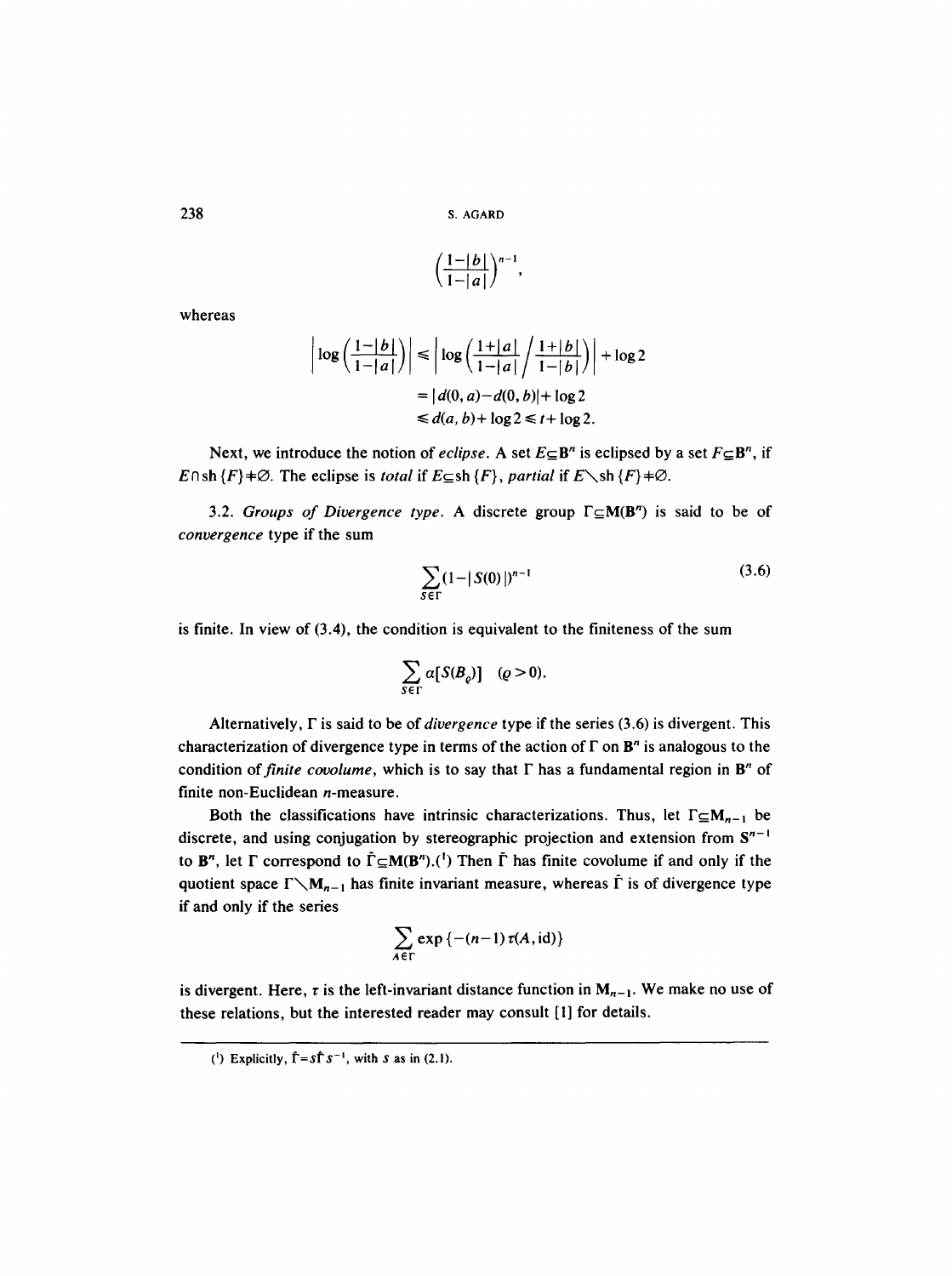However, it is important to remark that  $\Gamma$  is of divergence type if  $\Gamma$  has finite covolume. A proof for the case of mappings of  $\mathbf{B}^2$  may be found in Tsuji [12]. The proof is easily adapted to any dimension. Kleinian groups, on the other hand, are discrete groups of the second kind.  $S^{n-1}\diagdown \Lambda_T$  is open and non-empty, and the present theory says nothing about them.

Ahlfors gives simple proofs [2] of

PROPOSITION A. If  $\Gamma$  *is of divergence type, then* 

- (1)  $\Gamma$  *is of the first kind*  $(\Lambda_T = S^{n-1})$ , *and*
- (2)  $\Gamma$  *acts ergodically on*  $S^{n-1}$ .

The latter condition means that if  $\mathscr{E} \subseteq S^{n-1}$  is invariant in the sense that  $S(\mathscr{E}) = \mathscr{E}$  for every  $S \in \Gamma$ , then  $\mathcal{H}_{n-1}[{\mathscr{C}}]$  is either  $\omega_{n-1}$  or 0. (One assumes that  ${\mathscr{C}}$  is measurable.)

3.3. *Some estimates.* Ahlfors has further calculated explicitly [2] that if  $S \in M(B^n)$ ,  $S(0)=a \in \mathbb{B}^n$ , then

$$
||S^{-1'}(x)|| = \frac{1-|a|^2}{|x-a|^2} \quad (|x|=1). \tag{3.7}
$$

The norm on the left is the sup-norm. Whenever A is conformal,  $A'(x)$  has the form  $h_{\lambda}u$ , with  $u \in \mathbf{O}_n$  and  $\lambda = \lambda(x) > 0$ . Then  $||A'(x)|| = \lambda(x)$ .

Of crucial importance to us is the observation that there exists a positive function  $M(\varrho)$ , such that if  $\xi_1$ ,  $\xi_2 \in S^{n-1}$  are confined to  $S^{-1}(\text{pr } \{S(B_{\varrho})\})$ , then

$$
\frac{\|S'(\xi_1)\|^{n-1}}{\|S'(\xi_2)\|^{n-1}} \le M(\varrho).
$$
\n(3.8)

The estimate is straightforward. Set  $x_i = S(\xi_i) \in \text{pr} \{ S(B_0) \}$ . Then in view of (3.7), with  $a=S(0),$ 

$$
\frac{\|S'(\xi_1)\|}{\|S'(\xi_2)\|} = \frac{\|S^{-1'}(x_2)\|}{\|S^{-1'}(x_1)\|} = \frac{|x_1 - a|^2}{|x_2 - a|^2},
$$

whereas  $|x-a|$  is maximized in pr  ${B_o(a)}$  by any x on the relative boundary  $\partial$  pr { $B_{\varrho}(a)$ } of pr { $B_{\varrho}(a)$ } in S<sup>n-1</sup>, and minimized by x=pr {a}.

One calculates by elementary geometry that whenever  $x \in \partial$  pr  $\{B_o(a)\}\)$ , then

$$
|x-a|^2 = 1 + |a|^2 - 2|a|\cos\left\{\sin^{-1}\left(\frac{r(\varrho, a)}{|c(\varrho, a)|}\right)\right\}.
$$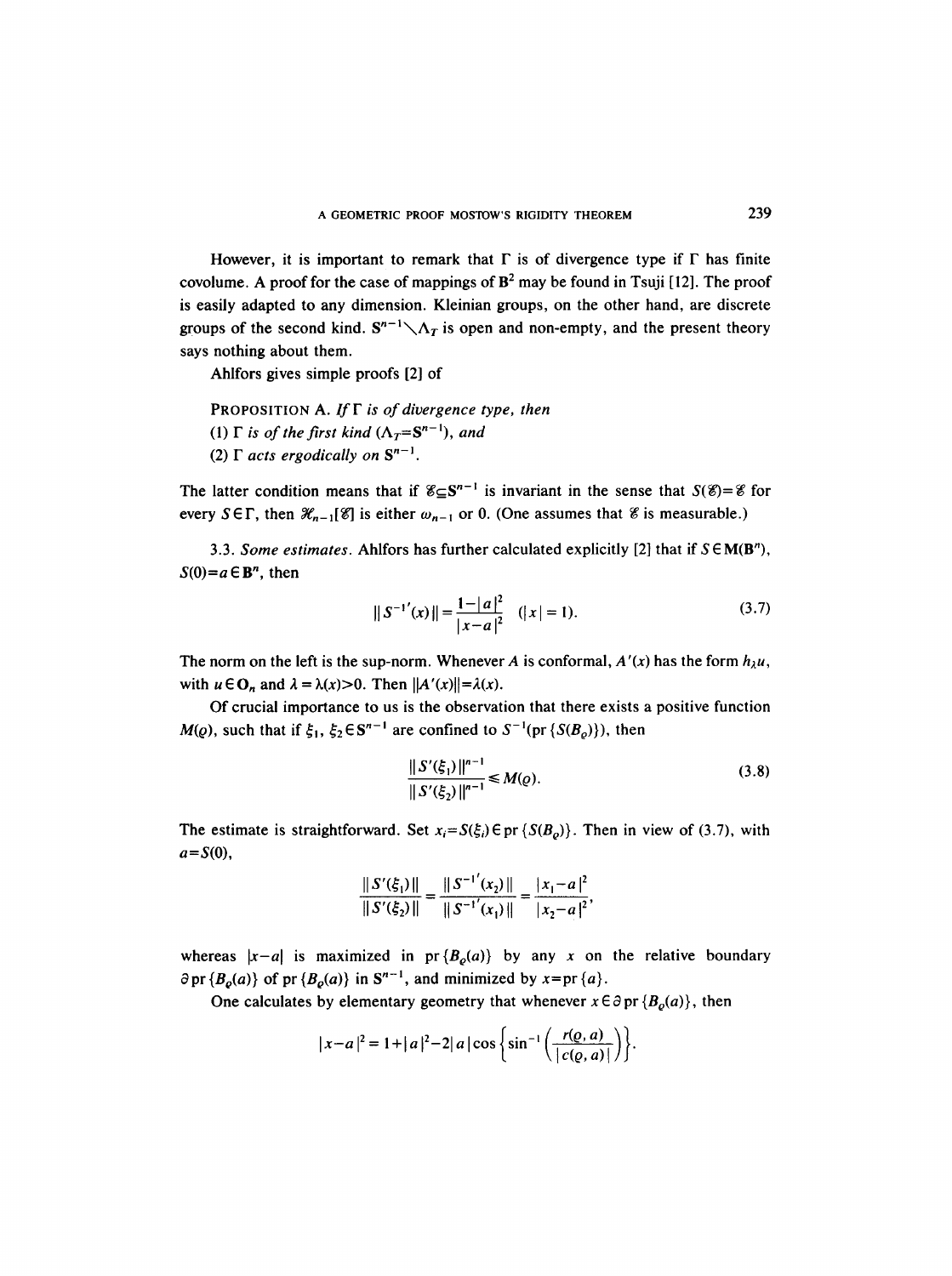In view of the formulae (3.1), (3.2), it easily follows that for  $x \in \partial \text{pr} \{B_o(a)\},$ 

$$
\frac{|x-a|^2}{|\operatorname{pr} \{a\}-a|^2} \to \cosh^2 \varrho \quad (|a| \to 1).
$$

Hence any number  $M(\rho)$  larger than cosh<sup>n-1</sup> $\rho$  will suffice in (3.8) for all but a finite number of  $S \in \Gamma$ , and a suitably larger number will do for all  $S \in \Gamma$ .

We further require some simple relations among shadows and projections, all of which follow from the fact that two non-Euclidean lines become farther apart as one moves away from their point of intersection, even if their intersection lies on  $S^{n-1}$ .

LEMMA 3.1. *If two geodesic rays with common terminal*  $\xi \in S^{n-1}$  *both meet a ball*  $B<sub>o</sub>(a)$ , and if one meets  $B<sub>o</sub>(b)$  between  $\xi$  and  $B<sub>o</sub>(a)$ , then the other meets  $B<sub>o+2o</sub>(b)$ . The estimate is sharpened to  $B_{\sigma+\rho}(b)$  if one meets a itself.

LEMMA 3.2.  $B_o(a) \subseteq sh \{B_{2o}(b)\}\$  *if any radius r meets, in order:* 0, *b,*  $B_o(a)$ .

LEMMA 3.3.  $B_{o+r}(a) \subseteq \text{sh } \{B_{o+r}(b)\}$  *whenever*  $B_o(a) \subseteq \text{sh } B_o(b)$ .

In case  $B=B_{\rho}(a)$  is any ball in B<sup>n</sup>, we consider the collection  $\beta \subseteq B^n \cup S^{n-1}$  of all radial segments  $[0, pr\{x\}], x \in B$ . This set will be known as *the solid angle supporting* B. Any image  $S(\beta)$  ( $S \in M(B^n)$ ) will be a *solid angle with vertex*  $S(0)$ . It is geometrically evident that there is a positive function  $\alpha_0(\rho)$ , such that

$$
\mathcal{H}_{n-1}[\beta \cap \mathbf{S}^{n-1}] \ge \alpha_0(\varrho) \tag{3.9}
$$

whenever  $\beta$  is a solid angle containing  $B_{\rho}$ .

We shall in the following section, have need for the concept of a *half-ball.* By this we understand a set  $x \subseteq B^n \cup S^{n-1}$ , bounded by a Euclidean sphere orthogonal to  $S^{n-1}$ . It is helpful to agree that x includes its closure in  $B^n$ . Thus  $x \cap S^{n-1}$  is a spherical cap.

The non-Euclidean line in  $\mathbf{B}^n$  with endpoints  $p, q \in \mathbf{S}^{n-1}$  will be denoted by  $\ell_{pq}$ . We shall also use this notation in U<sup>n</sup>, provided p,  $q \in \partial U^n$ .

### **4. The main lemma**

4.1.*Preliminaries*. In this section,  $n \ge 2$  will be fixed, and we shall shorten the notations  $B^n$ ,  $S^{n-1}$ ,  $\mathcal{H}_{n-1}$ ,  $\omega_{n-1}$  to simply B, S,  $\mathcal{H}$ ,  $\omega$ . Suppose now that  $\Gamma \subseteq M(B)$  is a discrete group. Fix  $T \in \Gamma$ , and take any  $W \in \Gamma$ ,  $\rho > 0$ . We consider the set  $E_{\rho}(W) \subseteq S$ , defined by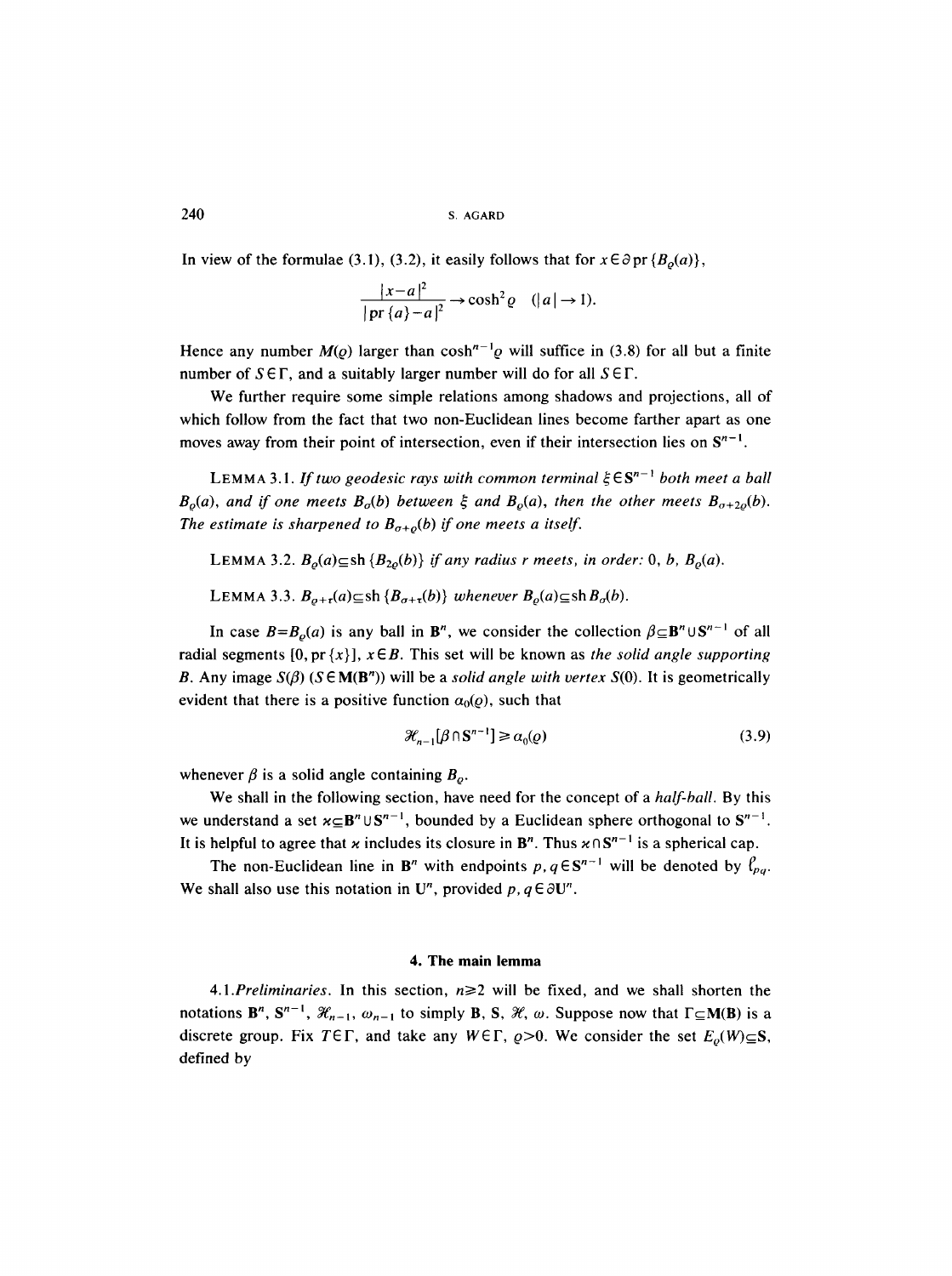$$
E_o(W) = \text{pr} \{ WT(B_{2o}) \cap \text{sh} \{ W(B_{7o}) \} \}.
$$

For any enumeration  $W_1, W_2, \dots$  of  $\Gamma$ , let

$$
\mathcal{E}_o(T) = \limsup E_o(W_k) \quad (k \to \infty).
$$

The purpose of this section is to prove the following

MAIN LEMMA. If  $\Gamma \subseteq M(B)$  is of the first kind, and if there exists  $\rho > 0$  and  $T \in \Gamma$ *with*  $\mathcal{H}[{\mathscr{E}_o}(T)] = 0$ , *then*  $\Gamma$  *is of convergence type.* 

To motivate this result, let us define a second set, with T fixed as before:

$$
\mathcal{E}_\varrho(T) = \{ q \in \mathbf{S} : \text{for every } p \in \mathbf{S}, p \neq q, \text{ there exists a sequence } \{W_k\} \subseteq \Gamma, \text{ with } \ell_{pq} \}
$$
  
meeting  $W_k(B_\varrho)$ ,  $W_k T(B_\varrho)$  in order from p to q, and  $W_k(B_\varrho) \to q$  as  $k \to \infty$ .

Finally, set  $\tilde{\mathcal{E}}_o(\Gamma) = \bigcap \tilde{\mathcal{E}}_o(T)$ :  $T \in \Gamma$ .

THEOREM 1. If  $\Gamma$  is of divergence type, then  $\mathscr{H}[\tilde{\mathscr{E}}_0(\Gamma)] = \omega$  for every  $\rho > 0$ .

*Proof of Theorem 1.* The set  $\tilde{\mathcal{E}}_{o}(T)$  is invariant, and since  $\Gamma$  is of divergence type,  $\mathcal{H}[\tilde{\mathcal{E}}_o(T)]$  is  $\omega$  or 0, and  $\Gamma$  is of the first kind, by Proposition A, §3.2.

But we observe that  $q \in \mathcal{E}_o(T)$  if and only if q lies in infinitely many of the sets  $E_0(W_k)$ . This occurs if and only if there exist infinitely many  $W \in \Gamma$ , with the radius 0q meeting in order 0,  $W(B_{2o})$ ,  $WT(B_{7o})$ . This implies that any line  $\ell_{pq}$ ,  $p\neq q$ , meets, near q, infinitely many balls  $W(B_{80})$ ,  $WT(B_{80})$ , and that  $q \in \tilde{\mathcal{E}}_{80}(T)$ . In other words,

$$
\mathscr{E}_o(T) \subseteq \mathscr{E}_{8o}(T) \quad (T \in \Gamma, \varrho > 0).
$$

Therefore, if  $\mathcal{H}[\tilde{\mathcal{E}}_o(T)]<\omega$  for some  $\varrho$ , T, it follows that  $\mathcal{H}[\tilde{\mathcal{E}}_o(T)]=0$ , and therefore  $\mathcal{H}[\mathcal{E}_{\rho/8}(T)]=0$ . By the main lemma, it follows that  $\Gamma$  is of convergence type. From this contradiction, we conclude that for every  $\rho > 0$ ,  $T \in \Gamma$ , we have  $\mathcal{H}[\tilde{\mathcal{E}}_0(T)] = \omega$ . But since  $\Gamma$  is countable, with each set  $\tilde{\mathscr{E}}_{\rho}(T)$  having a complement in S of measure zero, it follows that

$$
\mathcal{H}\left[\tilde{\mathcal{E}}_{\varrho}(\Gamma)\right] = \mathcal{H}\left[\bigcap_{T} \tilde{\mathcal{E}}_{\varrho}(T)\right] = \omega.
$$
 Q.E.D.

The proof of the main lemma will be achieved with the help of three preliminary lemmas, throughout which  $T$  will be a fixed element of  $\Gamma$ .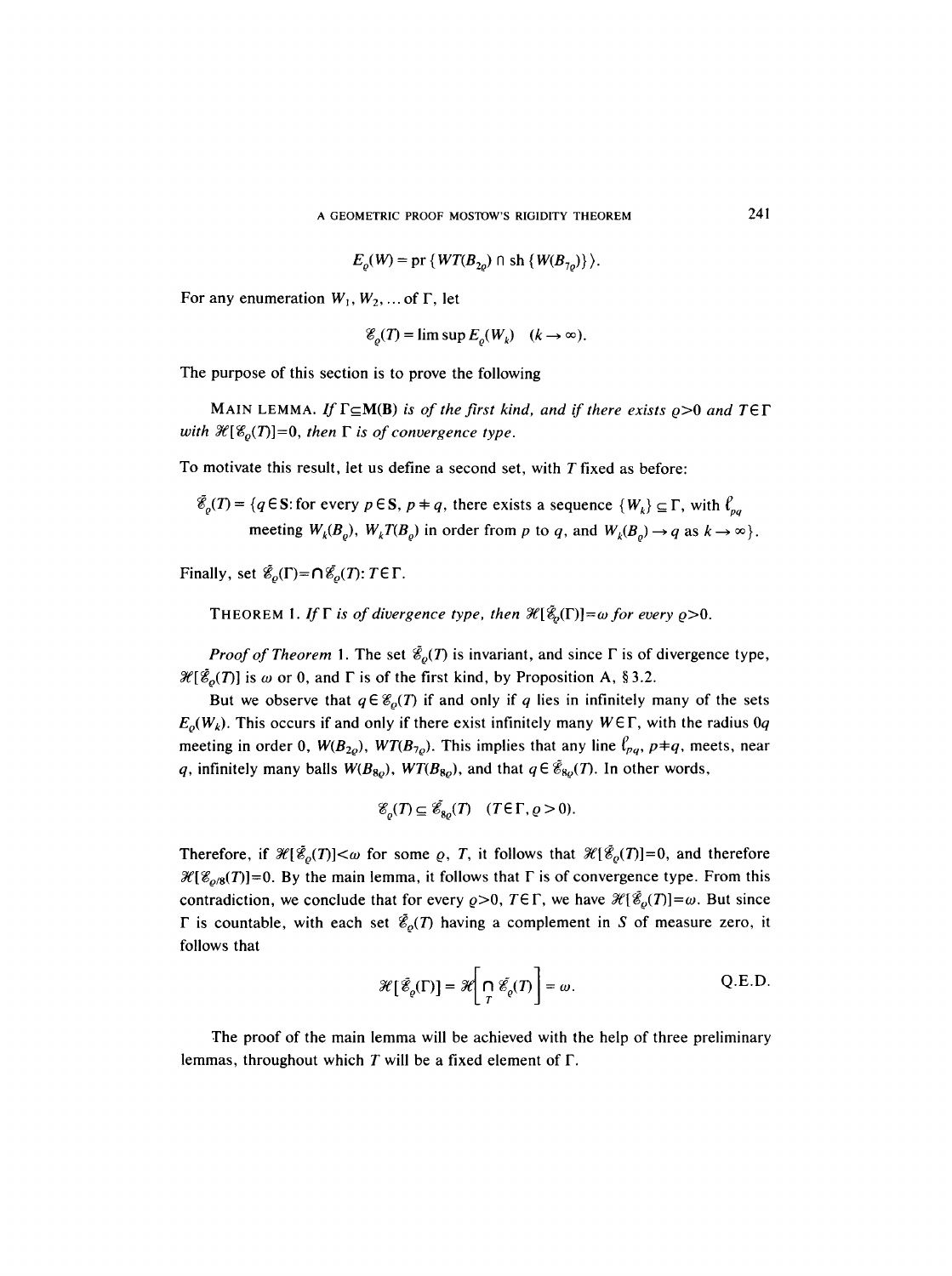LEMMA 4.1. Suppose that  $\Gamma$  is of the first kind. Then for every half ball  $x$ , there *exists A*  $\in$  *F*, *with A(B<sub>o</sub>)*, *AT(B<sub>o</sub>)* $\subseteq$ *x*, *and* 

$$
AT(B_{\rho}) \subseteq \text{sh} \{A(B_{2\rho})\}.
$$

*Proof.* Choose another half ball  $x'$ , opposite 0 from  $T(B_0)$ , with the property that every ray from any point inside  $x'$ , through 0, meets  $T(B_0)$ . By reduction of x, x' if necessary, we may assume  $\varkappa \cap \varkappa' = \emptyset$ ,  $0 \notin \varkappa \cup \varkappa'$ .

By (2.5), choose  $A \in \mathcal{L}_{pq} \cap \Gamma$ ,  $p \in \kappa \cap S$ ,  $q \in \kappa' \cap S$ . By taking sufficiently high powers of A, we may assume that A maps  $B \setminus x'$  inside x. From  $A^{-1}(0) \in x'$ , draw the ray r through 0, which necessarily meets  $T(B_0)$ . Then  $A(r)$  is a radius, meeting in order 0,  $A(0) \in A(B_o)$ , and  $AT(B_o)$ , the latter two sets lying in x. By Lemma 3.2,  $AT(B_o) \subseteq$ sh  $\{A(B_{2n})\}$ . Q.E.D.

LEMMA 4.2. Suppose  $\Gamma$  is of the first kind. Given  $\rho > 0$ , there exists a finite set  $\mathcal{A}_{\subseteq} \Gamma$ , such that for any solid angle  $\beta$  containing  $B_o$ , there exists  $A \in \mathcal{A}$ , with  $A(B_{\rho}), AT(B_{\rho})\subseteq\beta$ , and  $AT(B_{\rho})\subseteq\text{sh} \{A(B_{2\rho})\}.$ 

*Proof.* For any half ball  $x$ , with  $x \cap B_0 = \emptyset$ , consider the collection  $\mathscr C$  of half balls  $x'$ which do not meet  $x \cup B_{\rho}$ . Set

$$
E(\varkappa) = \bigcap B \cup S \setminus \varkappa' : \varkappa' \in \mathscr{C}.
$$

The set  $E(x)$  is a tubular set containing x and  $B<sub>o</sub>$ , and if x is sufficiently small, then  $E(x)$ meets S in an open, nonempty set  $F(x) \subseteq S$ , opposite x. In this case, that part  $G(x)$  of  $E(x)$  between  $B_0$  and  $F(x)$  has the property that if a solid angle  $\beta$  containing  $B_0$  has vertex in  $G(x)$ , then  $x \subseteq \beta$ . Choose a finite collection of half balls x with this property, whose union covers S. This has the consequence that the regions  $G(x)$  cover  $\mathbf{B}\setminus B_o$ , and therefore if  $\beta$  is any solid angle containing  $B_{\rho}$ , its vertex lies in some  $G(x)$ . In each x, find  $A \in \Gamma$  with the properties of Lemma 4.1.  $Q.E.D.$ 

LEMMA 4.3. *Given ~f as in Lemma* 4.2, *there exists a positive constant*   $M_0=M_0(\mathcal{A})$ , *such that for any UET*, *there exists*  $W=W(U)\in\Gamma$ , *with the properties* 

(i)  $W(B_o)$ ,  $WT(B_o) \subseteq$ sh  $\{U(B_o)\},\$ 

(ii)  $WT(B_0) \subseteq$ sh  $\{ W(B_{4\varrho}) \},\$ 

(iii)  $\alpha[U(B_o)] \leq M_0 \alpha[WT(B_o)].$ 

*Proof.* Given U, let  $\beta$  be the solid angle supporting  $U(B_0)$ . Then  $U^{-1}(\beta)$  is a solid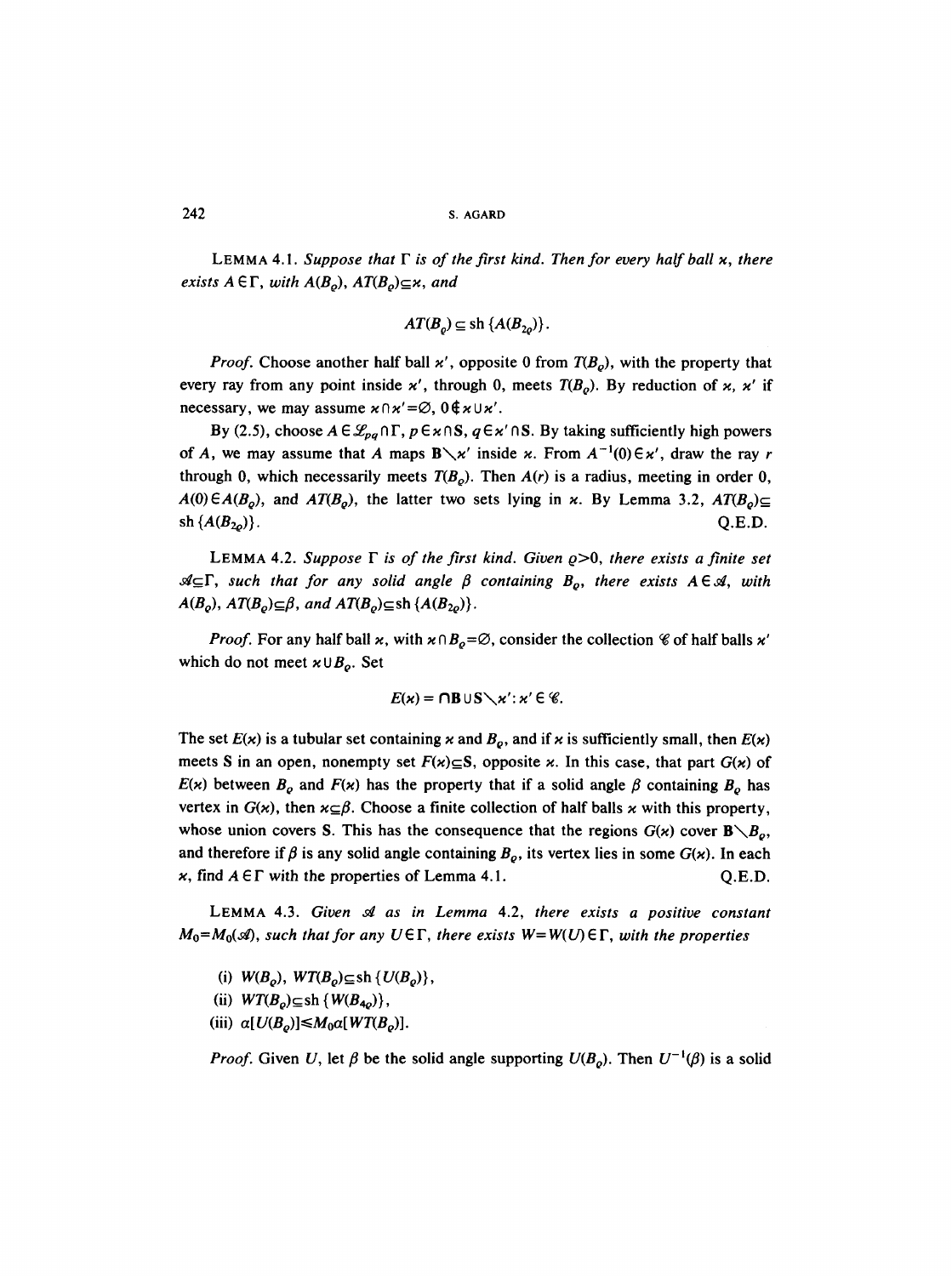angle containing  $B_{\rho}$ , and therefore containing  $A(B_{\rho})$  and its companion  $AT(B_{\rho}) \subseteq$ sh  $\{A(B_{2o})\}$ , for some  $A \in \mathcal{A}$ . Define  $W = UA$ .

As regards the properties, (i) is obvious from the construction. For (ii), take any radius  $r=0q$  meeting  $WT(B_0)$ . From  $U^{-1}(q)$ , draw the radius s' to 0, and the geodesic  $r' = U^{-1}(r)$ . Set  $s = U(s')$ .

Now r' meets  $AT(B_0)$  and  $B_0$ , and therefore s' meets  $AT(B_{20})$ . Hence s' meets  $A(B_{3\rho})$ , s meets  $W(B_{3\rho})$ , and r meets  $W(B_{4\rho})$ . We have used Lemma 3.1.

Finally, part (iii) is obvious from (3.5), once we note that

$$
d(WT(0), U(0)) = d(AT(0), 0) \le d(AT(0), A(0)) + d(A(0), 0)
$$
  
=  $d(T(0), 0) + d(A(0), 0)$   
 $\le t_0 = \max d(A(0), 0) + d(T(0), 0): A \in \mathcal{A}.$ 

4.2. *Proof of the Main lemma.* Our objective is to show that

$$
\sum_{U \in \Gamma} \alpha [U(B_{\varrho})] < \infty,\tag{4.1}
$$

and to this end we closely follow Ahlfors-Thurston [2]. In an enumeration  $U_1, U_2, \ldots$  of  $\Gamma$ , fix  $t>t_0$ , and choose a new sequence  $U_{k_1}$ ,  $U_{k_2}$ , ... with the property that  $U_{k_0}=id$ , and for  $j \ge 1$ ,  $k_i$  is the first index k such that  $d(U_k(0), U_k(0)) > 3t$ , for  $i=0, 1, 2, ..., j-1$ . The sets

$$
\mathcal{F}_i = \{ U \in \Gamma : d(U(0), U_k(0)) \leq 3t \}
$$

are of constant cardinality  $N(t)$ , and  $\bigcup \mathcal{F}_j = \Gamma$ . By (3.5),

$$
\frac{a[U(B_{\varrho})]}{a[U_{k_j}(B_{\varrho})]}\leq K(\varrho,3t)
$$

whenever  $U \in \mathcal{F}_i$ . Hence

$$
\sum_{U \in \Gamma} \alpha [U(B_{\rho})] \leq \sum_{j=0}^{\infty} \sum_{U \in \mathcal{F}_j} \alpha [U(B_{\rho})]
$$
  

$$
\leq \sum_{j=0}^{\infty} N(t) K(\varrho, 3t) \alpha [U_{k_j}(B_{\rho})],
$$

and so for (4.1), it suffices to prove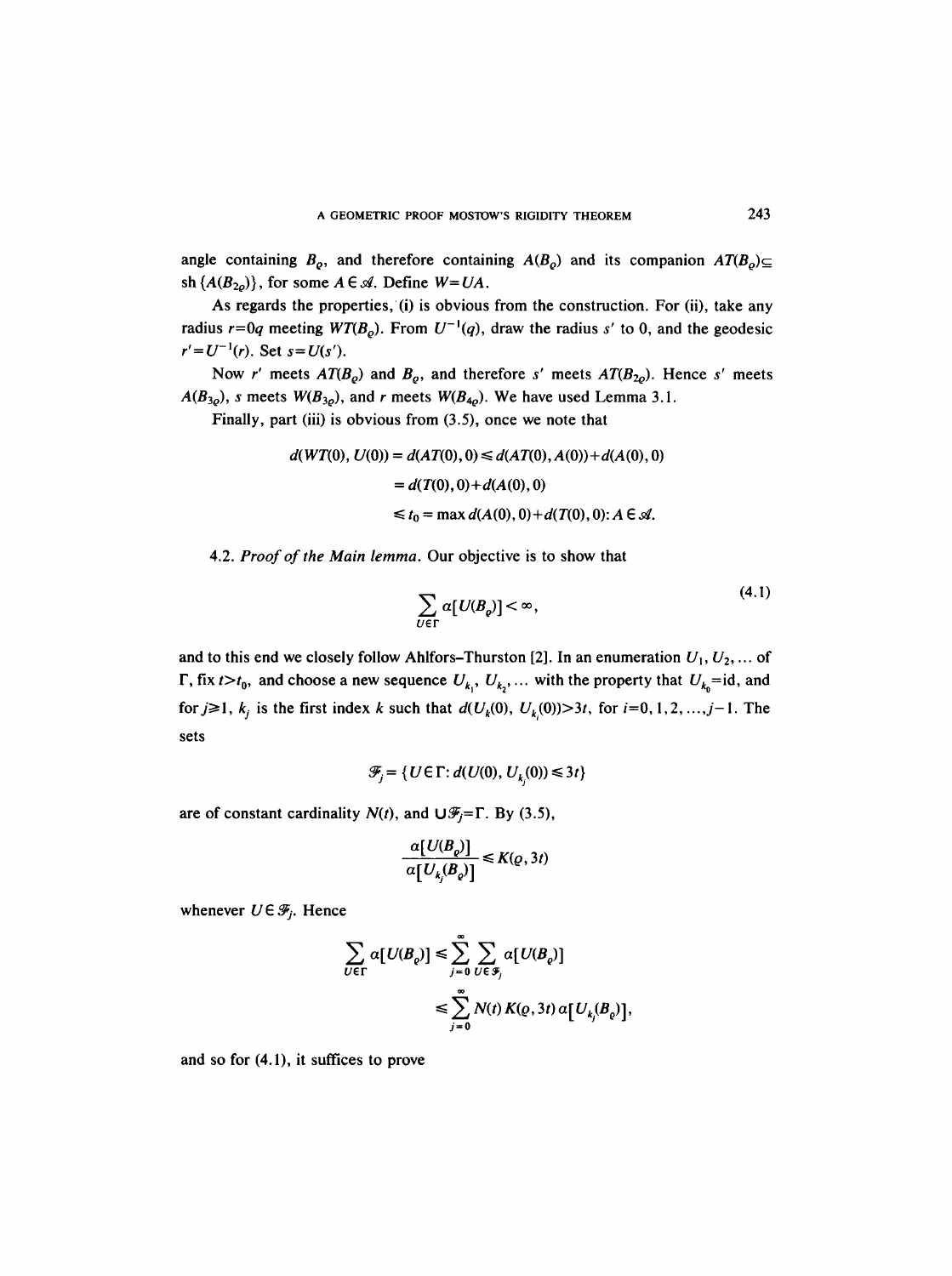$$
\sum_{j=0}^{\infty} \alpha \big[ U_{k_j} (B_\varrho) \big] < \infty.
$$

Let us relabel this sequence  $U_1, U_2, \dots$ , and set  $V_j = WT$ , where  $W = W(U_j)$  as in Lemma 4.3. Now it suffices by Lemma 4.3 (iii), to prove that

$$
\sum_{j=0}^{\infty} \alpha[V_j(B_{\varrho})] < \infty.
$$

We note that the  $V_j$  are well spaced. Indeed,

$$
d(V_j(0), V_i(0)) \ge d(U_j(0), U_i(0)) - d(U_j(0), V_j(0)) - d(U_i(0), V_i(0))
$$
  
> 3t-2t<sub>0</sub>  $\ge t$ .

Henceforth we denote by  $B_i$  the ball  $V_i(B_o)$ , and we shall assume that  $t \ge 3\varrho$ , so that these balls are disjoint. Following [2], we set up classes of balls:

$$
I_0 = \{B_\varrho\}
$$
  
\n
$$
I_1 = \{B_k : B_k \text{ is not eclipsed by any } B_i\}
$$
  
\n:  
\n
$$
I_m = \{B_k : B_k \text{ is not eclipsed by any } B_i \notin \bigcup_{j < m} B_j\}.
$$

Note that in any class  $I_m$ , the shadows sh  $\{B_k\}$  are disjoint. Further, every  $B_j \in I_{m+1}$  is eclipsed by some  $B_k \in I_m$ , for if it were not, it would have been selected in an earlier class. Our immediate objective is to show that

$$
\sum_{B_j \in I_{m+1}} \alpha[B_j] \leq \frac{2}{3} \sum_{B_k \in I_m} \alpha[B_k]. \tag{4.2}
$$

In this way,

$$
\sum_{j=0}^{\infty} \alpha[B_j] = \sum_{m=0}^{\infty} \sum_{B_j \in I_m} \alpha[B_j] \le \sum_{m=0}^{\infty} \left(\frac{2}{3}\right)^m \omega < \infty.
$$

We shall further subdivide each class  $I_{m+1}$  into two subclasses:

 $I'_{m+1} = \{B_j \in I_{m+1}: B_j \text{ is partially eclipsed by some } B_k \in I_m \},$  $I''_{m+1} = \{B_j \in I_{m+1}: B_j \text{ is totally eclipsed by some } B_k \in I_m\}.$ 

As regards the class  $I'_{m+1}$ , fix  $B_j = B_{\varrho}(a_j)$ , partially eclipsed by  $B_k = B_{\varrho}(a_k) \in I_m$ . This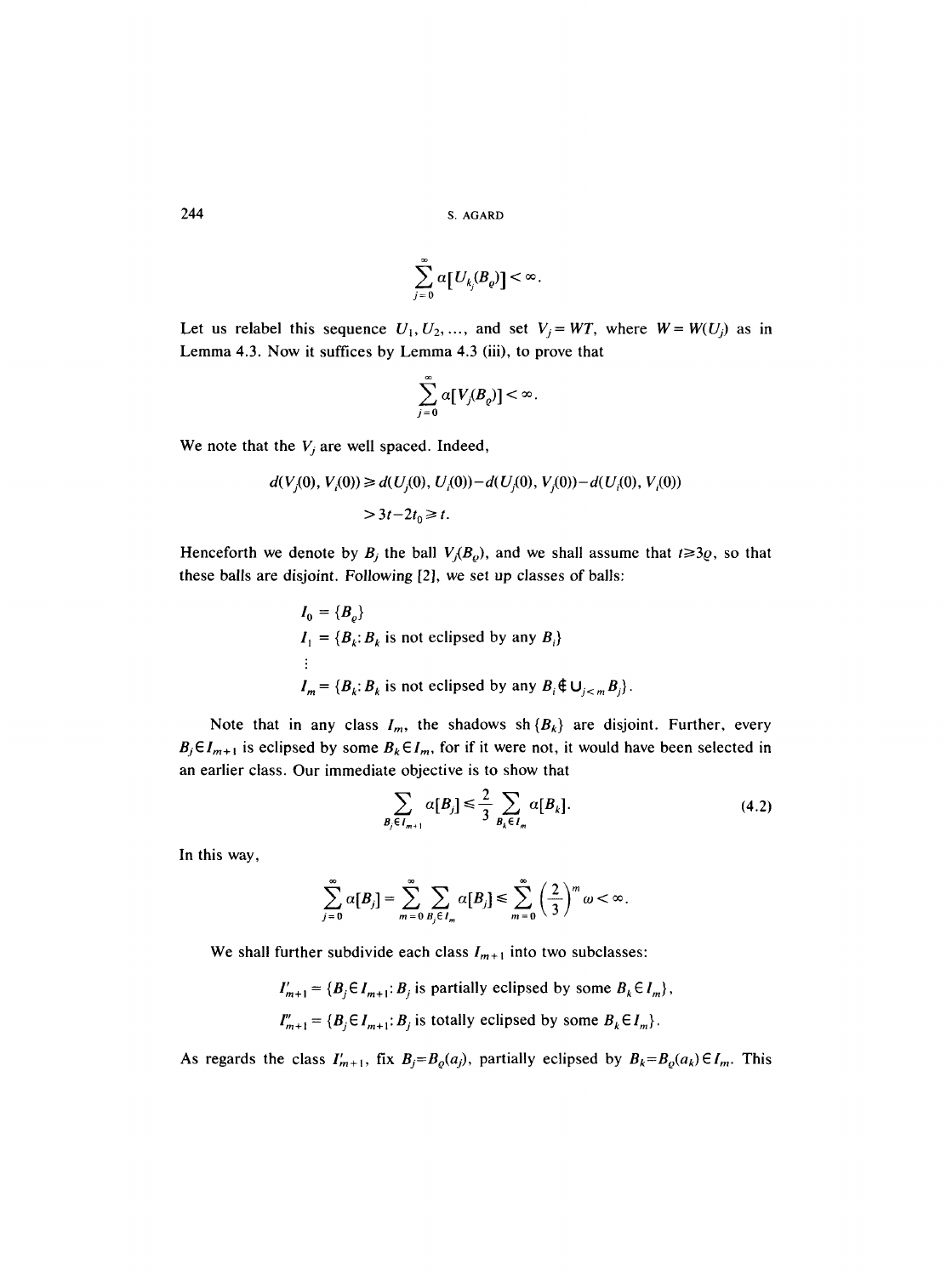means that there exists  $q \in S \cap \partial pr \{B_k\}$ , such that the radius  $0q$  meets  $\partial B_k$  at a point  $b_k$ , and  $B_j$  at a point  $b_j$ , in the order 0,  $b_k$ ,  $b_j$ . Then denoting  $r_j = r(a_j, \rho)$ ,  $r_k = r(a_k, \rho)$ , we find

$$
t \le d(a_k, a_j) \le d(b_k, b_j) + 2\varrho
$$
  
=  $d(b_j, 0) - d(b_k, 0) + 2\varrho$   
 $\le d(a_j, 0) - d(a_k, 0) + 4\varrho$ ,

hence

$$
d(0, ai) \ge d(0, ak) - 4q + t.
$$

or

$$
\log \frac{1-|a_k|}{1-|a_j|} \ge -4\varrho+t-\log 2,
$$

and in view of (3.3),

$$
\frac{r_k}{r_j} \ge \frac{1}{2} \frac{R_0(\varrho)}{R_1(\varrho)} e^{t-4\varrho},
$$

or

$$
r_j \leq C(\varrho) e^{-t} r_k \quad \left( C(\varrho) = 2 \frac{R_1(\varrho)}{R_0(\varrho)} e^{4\varrho} \right).
$$

This means that the projections pr  $\{B_j\}$ ,  $B_j$  partially eclipsed by  $B_k \in I_m$ , all lie inside an "annular" region on S, of Euclidean inner radius asymptotic to  $r_I = r_k(1-2C(\rho)e^{-t})$ , and Euclidean outer radius asymptotic to  $r_0 = r_k(1+2C(\rho)e^{-t})$ . This "annulus" has total  $\mathcal X$ -area asymptotically proportional to

$$
r_0^{n-1} - r_l^{n-1} = r_k^{n-1} \left[ (1 + 2C(\varrho) e^{-t})^{n-1} - (1 - 2C(\varrho) e^{-t})^{n-1} \right]
$$
  
=  $r_k^{n-1} O(e^{-t}) = \alpha [B_k] O(e^{-t}).$ 

We sum this over  $B_k \in I_m$ , and conclude that for all sufficiently large t, we have the estimate

$$
\sum_{B_j \in I'_{m+1}} \alpha[B_j] \le \frac{1}{3} \sum_{B_k \in I_m} \alpha[B_k]
$$
\n(4.3)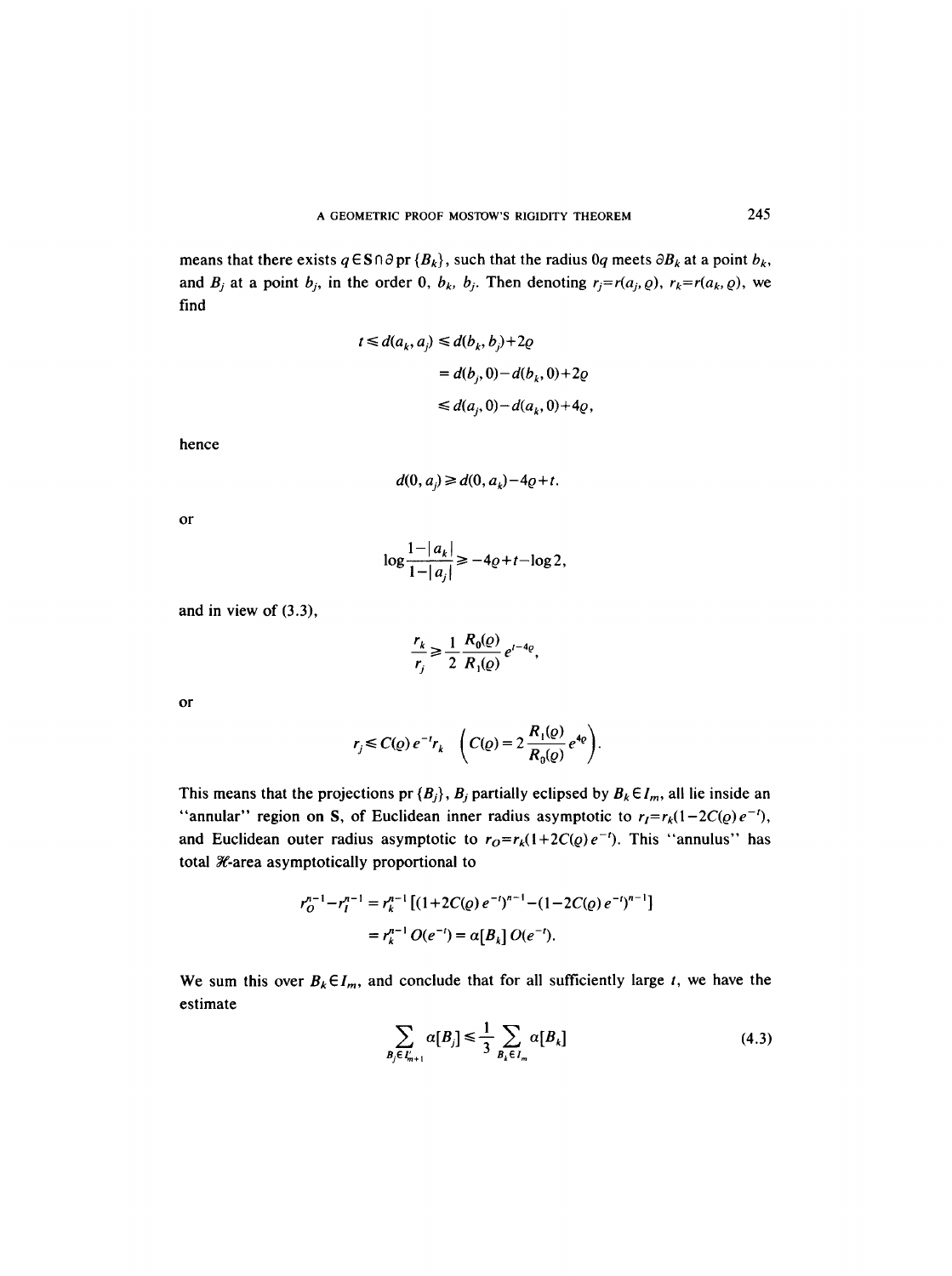As regards the class  $I''_{m+1}$ , fix  $B_k \in I_m$ , and an index set  $I_k$  such that for  $j \in I_k$ , the balls  $B_j \in I''_{m+1}$  are all totally eclipsed by  $B_k$ . Let  $E_k = \text{pr} \{ \cup B_j : j \in \tilde{I}_k \} = \cup \text{pr} \{ B_j \} : j \in \tilde{I}_k$ , and  $F_k = V_k^{-1} (pr \{B_k\}) \supseteq V_k^{-1}(E_k)$ .

Let  $\beta$  be the solid angle supporting  $B_k$ , and consider  $V_k^{-1}(\beta)$ , a solid angle containing  $B_{\rho}$ . We have the estimate (see (3.8), (3.9))

$$
\alpha_0(\varrho) \mathcal{H}[E_k] \leq \mathcal{H}[V_k^{-1}(\beta) \cap S] \int_{V_k^{-1}(E_k)} ||V_k(\xi)||^{n-1} d\mathcal{H}(\xi)
$$
  
\n
$$
\leq \mathcal{H}[V_k^{-1}(\text{pr } \{B_k\})] \max_{\xi \in F_k} ||V_k(\xi)||^{n-1} \mathcal{H}[V_k^{-1}(E_k)]
$$
  
\n
$$
\leq \int_{F_k} d\mathcal{H}(\xi) M(\varrho) \min_{\xi \in F_k} ||V_k(\xi)||^{n-1} \mathcal{H}[V_k^{-1}(E_k)]
$$
  
\n
$$
\leq \int_{F_k} ||V_k(\xi)||^{n-1} d\mathcal{H}(\xi) M(\varrho) \mathcal{H}[V_k^{-1}(E_k)],
$$

or finally,

$$
\mathcal{H}[E_k] \leq \frac{M(\varrho)}{\alpha_0(\varrho)} \alpha[B_k] \mathcal{H}[V_k^{-1}(E_k)]. \tag{4.4}
$$

Now consider for  $j \in I_k$ ,  $V = V_j = WT$ , where  $W = W(U_j)$ . From Lemma 4.3, we know that  $V(B_{\varrho}) \subseteq \text{sh}W(B_{4\varrho})$ . We now claim that

$$
V_k^{-1}(V(B_{\rho})) \subseteq \text{sh}\{V_k^{-1}(W(B_{6\rho}))\},\tag{4.5}
$$

for if  $r' = 0q$  is a radius meeting  $V_k^{-1}(V(B_0))$ , then  $r = V_k(r')$  is the geodesic ray  $[V_k(0), V_k(q)]$ . Take s as the radius  $[0, V_k(q)]$ , and take  $s' = V_k^{-1}(s)$ . Then s meets  $V(B_{20})$ , and therefore also meets  $W(B_{5\rho})$ . Hence s' meets  $V_k^{-1}(W(B_{5\rho})$ , and r' meets  $V_k^{-1}W(B_{6\rho})$ .

We also claim that

$$
V_k^{-1}(\text{pr }\{B_j\}) \subseteq \text{sh }\{V_k^{-1}V(B_{2\rho})\}.
$$
 (4.6)

To see this, suppose  $q \in pr \{V(B_0)\}\$ , and consider  $V_k^{-1}(q)$ . Let r be the radius 0q, and s' be the radius  $[0, V_k^{-1}(q)]$ . Then  $s=V_k(s')$  is the geodesic ray  $[V_k(0), q]$ , and we find as usual that s meets  $V(B_{2o})$ , and therefore s' meets  $V_k^{-1}V(B_{2o})$ .

From (4.5) and Lemma 3.3, it follows that

$$
V_k^{-1}WT(B_{2o}) = V_k^{-1}V(B_{2o}) \subseteq \text{sh}\{V_k^{-1}W(B_{7o})\},
$$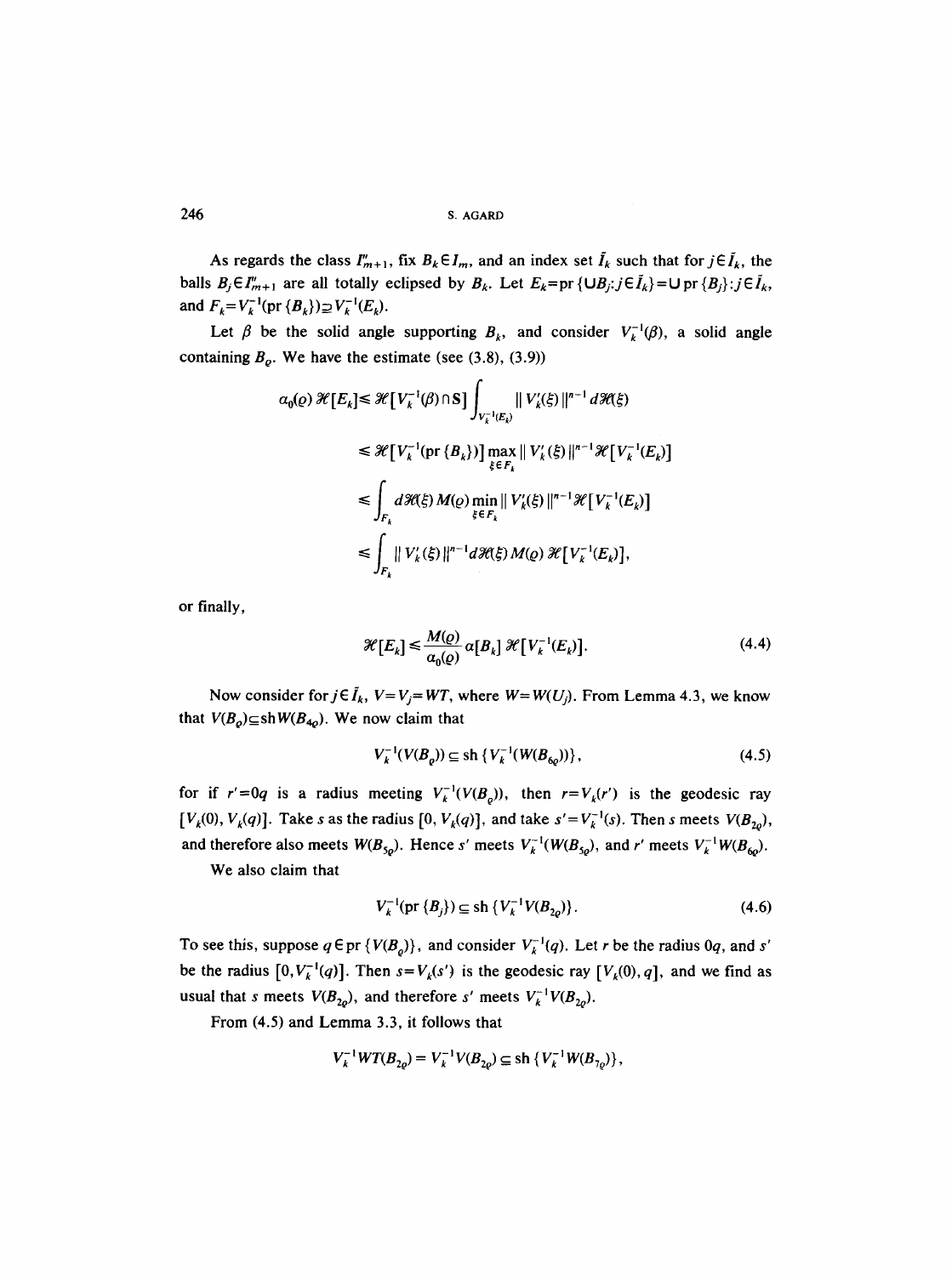and therefore with (4.6), that

$$
E_{\varrho}[V_k^{-1}W] = \text{pr}\{V_k^{-1}V(B_{2\varrho})\} \supseteq V_k^{-1}(\text{pr}\{B_j\}).\tag{4.7}
$$

It is to be observed that

$$
d(V_k^{-1}W(0), 0) = d(W(0), V_k(0)) = d(V_j T^{-1}(0), V_k(0))
$$
  
\n
$$
\geq d(V_j(0), V_k(0)) - d(V_j(0), V_j T^{-1}(0))
$$
  
\n
$$
\geq t - t_0,
$$

and therefore, we obtain from (4.7), the estimate

$$
V_k^{-1}(E_k) = \bigcup_{j \in I_k} V_k^{-1}(\text{pr } \{B_j\}) \subseteq \bigcup E_{\varrho}(A) : d(A(0), 0) \geq t - t_0.
$$

Upon taking Hausdorff measure, and using the hypothesis that

$$
\mathscr{H}[\limsup E_{\rho}(A): A \in \Gamma] = 0,
$$

we see that

$$
\mathcal{H}\big[V_k^{-1}(E_k)\big] \to 0 \quad (t \to \infty),
$$

and therefore we may select  $t$  sufficiently large that

$$
\mathcal{H}\big[V_k^{-1}(E_k)\big]\leq \frac{\alpha_0(Q)}{3M(Q)},
$$

and with (4.4), that  $\mathcal{H}[E_k] \leq \frac{1}{2} \alpha[B_k]$ , uniformly for  $B_k \in I_m$ ,  $m=1,2,3,...$  The last inequality is now summed in  $k$ , to yield

$$
\sum_{B_j \in I'_{m+1}} \alpha[B_j] = \sum_{B_k \in I_m} \mathcal{H}[E_k] \leq \frac{1}{3} \sum_{B_k \in I_m} \alpha[B_k],
$$

which, along with (4.3), yields (4.2), and completes the proof.  $Q.E.D.$ 

# **5. The density theorems of P. J. Myrberg and G. D. Mostow**

With  $n\geq 2$ , referring again to our standard map  $k_{pq}$  (see §2.2), let us suppose that  $f \in M_n$  has  $f(p)=s$ ,  $f(q)=t$ . Then  $k_{st}f k_{pq}^{-1}$  fixes 0,  $\infty$  and has the form

$$
k_{st} f k_{pq}^{-1} = h_{\lambda} u \quad (u \in \mathbf{O}_n, \lambda > 0).
$$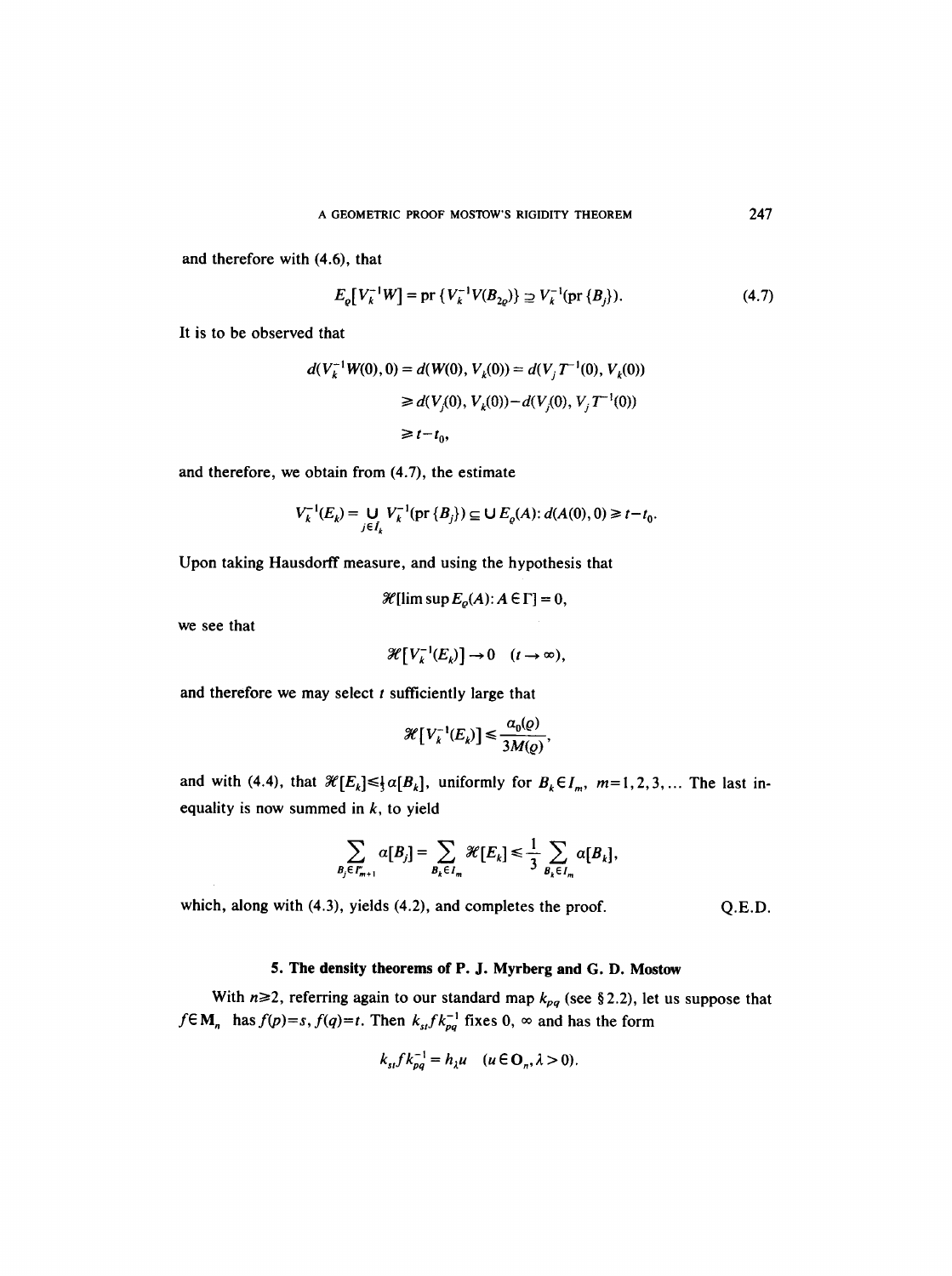This number  $\lambda$  will be denoted by  $\lambda_{pa}(f)$ .

Fix p,  $q \in S^{n-1}(p+q)$ , and  $s, t \in S^{n-1}(s+t)$ , and assume that  $\Gamma \subset M(B^n)$  is of divergence type. Because  $\Gamma$  is also of the first kind, there exist sequences  $\{S_m\}_{\subseteq}\Gamma$ ,  ${T_m}\subseteq\Gamma$ , with

$$
S_m(0) \to s, T_m(0) \to t \quad (m \to \infty).
$$

Suppose that  $q \in \tilde{\mathcal{E}}_{\varrho}(\Gamma)$ . Then for each m, there exists  $W_m \in \Gamma$  with the line  $\ell_{pq}$  meeting  $W_m(B_o)$  and  $W_mS_m^{-1}T_m(B_o)$ , and we may require that  $W_m(B_o) \rightarrow q$ . It follows that  $S_m(W_m^{-1}(\ell_{p,q})$  meets  $S_m(B_o)$  and  $T_m(B_o)$ , and hence  $S_mW_m^{-1}(\ell_{p,q})$  approaches  $\ell_{st}$ . But it is also geometrically evident that because  $W_m(B_o) \rightarrow q$ , we have

$$
\lambda_{pq}(S_m W_m^{-1}) \to 0 \quad (m \to \infty).
$$

We have just proved the following approximation theorem, first formulated by P. J. Myrberg [10] in case  $n=2$  and  $\Gamma$  is finitely generated.

THEOREM 2. If  $\Gamma \subseteq M(B^n)$  is of divergence type, then for a.e.  $q \in S^{n-1}$ , every  $p \in S^{n-1}(p+q)$ , and any line  $\ell \subseteq B^n$ , there exists a sequence  $\{V_m\} \subseteq \Gamma$ , with  $V_m(\ell_{p,q}) \to \ell$ , *and with*  $\lambda_{pq}(V_m) \rightarrow 0$ .

Before moving to Mostow's theorems, it is better for technical reasons to transfer to U<sup>n</sup>, where the auxiliary maps  $k_{pq}(p, q \in \partial U^n)$  all belong to M(U<sup>n</sup>). We denote the intersection  $M(U^n) \cap \mathcal{L}_{pq}$  by  $\mathcal{L}_{pq}^U$ .

THEOREM 3. If  $\Gamma \subseteq M(U^n)$  *is of divergence type, then for* a.e.  $q \in \partial U^n$ *, the set*  $\Gamma \mathcal{L}_{ap}^U$ *is dense in*  $M(U^n)$  *for every*  $p \in \partial U^n \setminus \{q\}.$ 

*Proof.* The qualitative and quantitative content of Theorem 2 transfer immediately to U<sup>n</sup>. Hence take  $q \in \partial U^n$  with the properties of Theorem 2, and any other  $p \in \partial U^n$ . Next, take any  $g \in M(U^n)$ , and set  $s = g(p)$ ,  $t = g(q)$ ,  $\lambda_0 = \lambda_{pq}(g)$ . Next, find a sequence  ${V_m}_{\equiv}\subseteq\Gamma$ , with  $V_m(\ell_{pq})\rightarrow\ell_{st}$ , and  $\lambda_m=\lambda_{pq}(V_m)\rightarrow 0$ . Set  $s_m=V_m(p)$ ,  $t_m=V_m(q)$ , and  $k_m = k_{s_m t_m}$ . We find

$$
k_m V_m k_{pq}^{-1} = u_m h_{\lambda_m} \quad \text{(some } u_m \in \mathbf{O}_n \cap \mathbf{M}(\mathbf{U}^n), \ \lambda_m > 0),
$$

$$
k_{st} g k_{pq}^{-1} = u_0 h_{\lambda_n} \quad \text{(some } u_0 \in \mathbf{O}_n \cap \mathbf{M}(\mathbf{U}^n)),
$$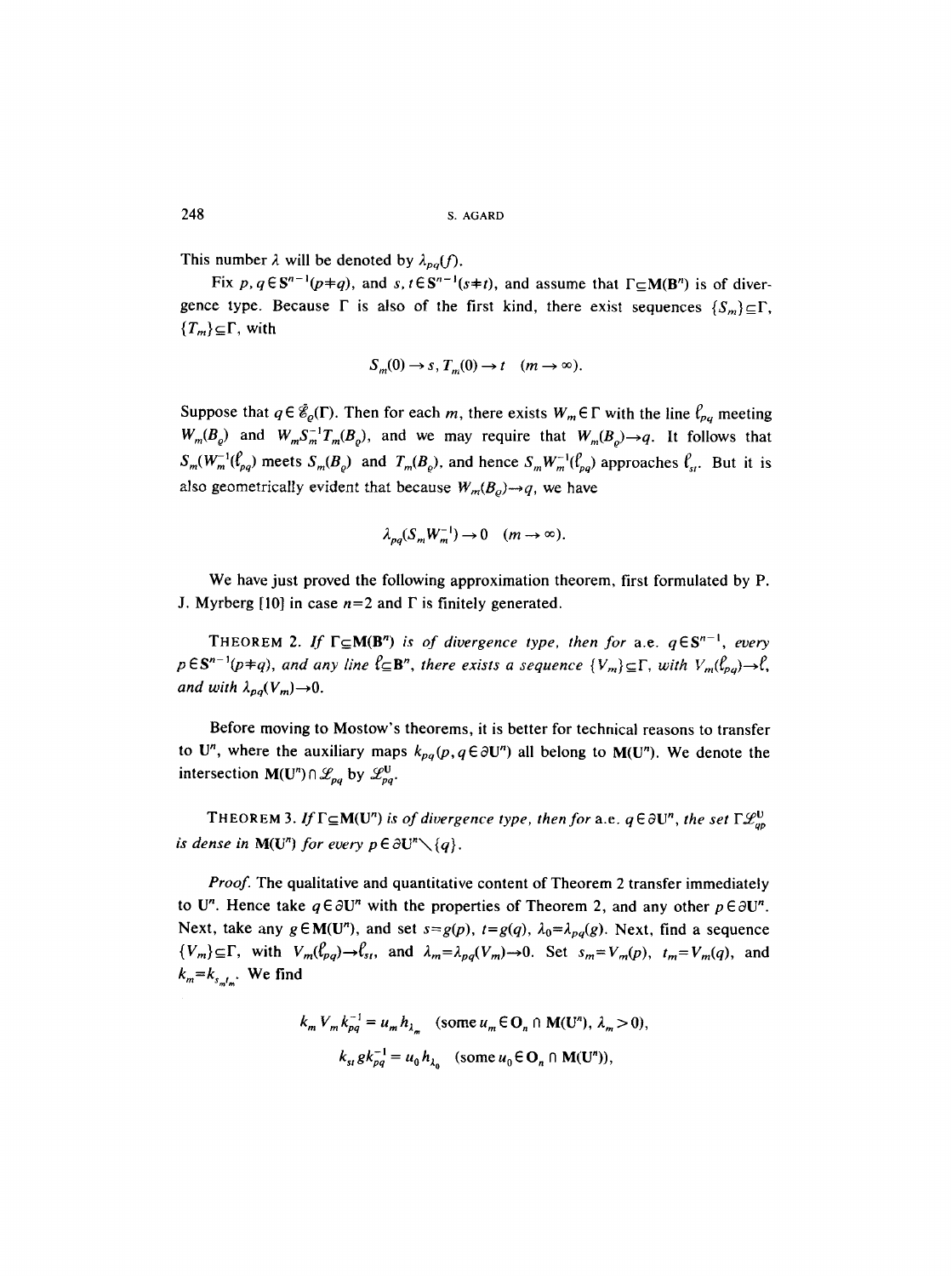hence

$$
V_m k_{pq}^{-1} = k_m^{-1} u_m h_{\lambda_m}
$$
  
=  $k_m^{-1} k_{st} k_{st}^{-1} u_m h_{\lambda_m}$   
=  $k_m^{-1} k_{st} g k_{pq}^{-1} u_0^{-1} h_{\lambda_0}^{-1} u_m h_{\lambda_m}$ ,

or,

$$
V_m k_{pq}^{-1} h_{\lambda_0/\lambda_m} u_m^{-1} u_0 k_{pq} = k_m^{-1} k_{st} g.
$$

In other words,

$$
k_m^{-1} k_{st} g = V_m g_m,
$$

where

$$
g_m = k_{pq}^{-1} h_{\lambda_q/\lambda_m} u_m^{-1} u_0 k_{pq} \in M(U^n),
$$

and thus  $g_m \in \mathcal{L}_{qp}^{\mathbf{U}}$  as soon as  $\lambda_m < \lambda_0$ .

On the other hand, with the possible exception  $s = \infty$ , we have  $k_m^{-1} k_{st} \rightarrow id$ . In other words, for a.e.  $q \in \partial U^n$ , and every  $p \in \partial U^n$  ( $p+q$ ), the closure in M(U") of  $\Gamma \mathcal{L}_{qp}^U$ includes all  $g \in M(U^n)$  except those with  $g(p) = \infty$ . But this set has no interior in  $M(U^n)$ , and so the result is established for a.e. q, and every  $p+q$ .  $Q.E.D$ 

The proof of Theorem 3 is now completed, but looking solely at the statement, and keeping in mind the basic homeomorphic isomorphism between  $M_n$  and  $M(U^{n+1})$ , we have the following:

THEOREM 4. If  $\Gamma \subseteq M_n$  is a discrete group of divergence type, then for a.e.  $q \in \mathbb{R}^n$ , *the set*  $\Gamma \mathcal{L}_{qp}$  *is dense in*  $M_n$  *for every p* $\neq$ *q.* 

A final remark for this section: it is implicit in the statements that Theorem 3 applies to the case  $n \ge 2$ , but that Theorem 4 applies as well to the case  $n=1$ . I shall refer to the points  $q \in \mathbb{R}^n$  satisfying the conclusion as "density" points.

# **6. Mostow's rigidity theorem**

I believe that the proper setting for this theorem is  $\tilde{R}^n$ , rather than  $\partial U^n$  or  $S^n$ , as it is often presented. The theorem says that a map  $g$  which is compatible with a discrete group  $\Gamma$  of divergence type, is either Möbius or very strange indeed.

<sup>17-838286</sup> Acta Mathematica 151. Imprimé le 28 Decembré 1983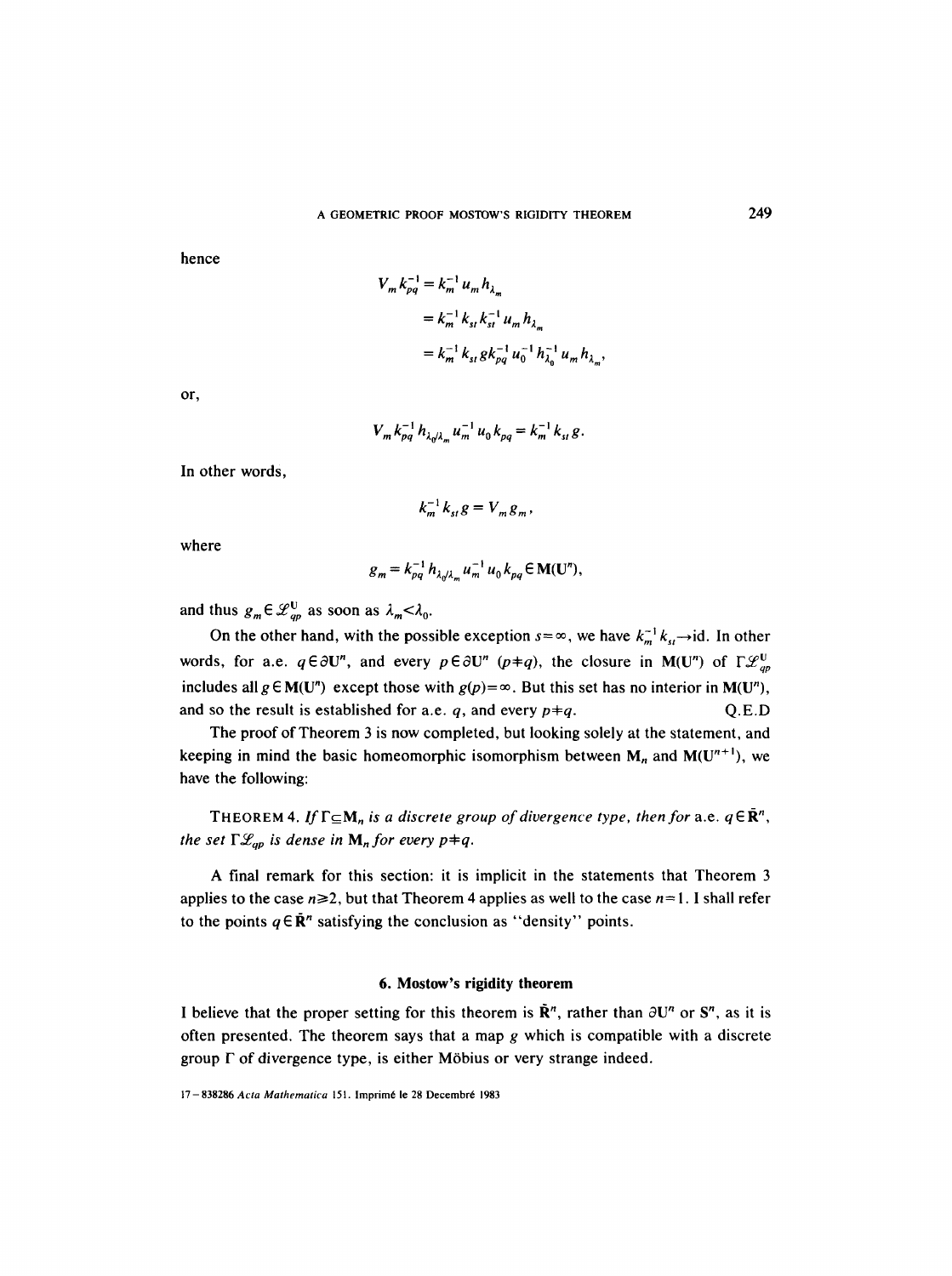I am taking the hypothesis that g is quasiconformal, by which I mean that g is quasisymmetric if  $n=1$ . It was a significant portion of Mostow's work to show that if  $\hat{\Gamma}$ has finite covolume, and if g is the boundary mapping induced by a quasi-isometry  $\hat{g}: U^{n+1}/\hat{\Gamma} \rightarrow U^{n+1}/\hat{\Gamma}$ , then g is indeed quasiconformal. Sullivan makes the same assertion in case  $\hat{\Gamma}$  has  $\partial(U^{n+1}) \setminus \Lambda_H$  of measure zero, which would cover the case that  $\Gamma$  is of divergence type. In any case, I prefer to set this issue aside.

It will be clear from the argument that the two truly relevant properties of  $g$ , in addition to the compatibility, are

(i)  $\Gamma$  must satisfy the conclusions of Theorem 4,

(ii) g must have the property that for every  $p, q$  with  $q = g(p)$ , the collection of mappings  $Ht_{-q}gt_pH$  forms a normal family.

The conclusion would then be that either g is Möbius, or that g is extremely singular. Examples of the later alternative are commonplace in case  $n=1$ , but I would say it is an open problem to give an example if  $n \ge 2$ . Such an example will not be found among groups of the special types herein considered, for as mentioned above, *g will be*  quasiconformal in these cases.

THEOREM 5. Suppose that  $\Gamma \subseteq M_n$  is a discrete group of divergence type. Suppose *that g:*  $\mathbb{R}^n \rightarrow \mathbb{R}^n$  *is quasiconformal with the property that* 

$$
g \cdot A \cdot g^{-1} \in M_n
$$
  $(all A \in \Gamma)$ .

*Then* 

(i) *if*  $n \ge 2$ , *we have*  $g \in M_n$ , *and* (ii) *if*  $n=1$ , *either*  $g \in M_1$ , *or g is singular.* 

*Proof.* (This part of the argument is similar to Mostow's, cf. [9].) Let us first assume that g has nonsingular total differential (positive, finite derivative if  $n=1$ ) at the density point x=0, and that  $g(0)=0$ . Our normalization g:  $\mathbb{R}^n \rightarrow \mathbb{R}^n$  means that  $g(\infty) = \infty$ . By assumption,  $\Gamma \mathcal{L}_{0\infty}$  is dense in M<sub>n</sub>. Of course  $\mathcal{L}_{0\infty} \subseteq HO_n$ , so select  $\lambda_m \in (0, 1)$ ,  $u_m \in \mathbf{O}_n$ ,  $T_m \in \Gamma$ , such that  $T_m h_{\lambda_m} u_m \rightarrow id$ . We may assume that  $u_m \rightarrow u_0 \in \mathbf{O}_n$ , and because  $\Gamma$  is discrete, that  $\lambda_m \rightarrow 0$ . By hypothesis, we have  $B_m \in M_n$ , with

$$
g \cdot T_m = B_m \cdot g.
$$

For any  $x \in \mathbb{R}_n$ , we have

$$
B_m(g(h_{\lambda_m}(u_m(x)))) = g(T_m(h_{\lambda_m}(u_m(x)))) \rightarrow g(x),
$$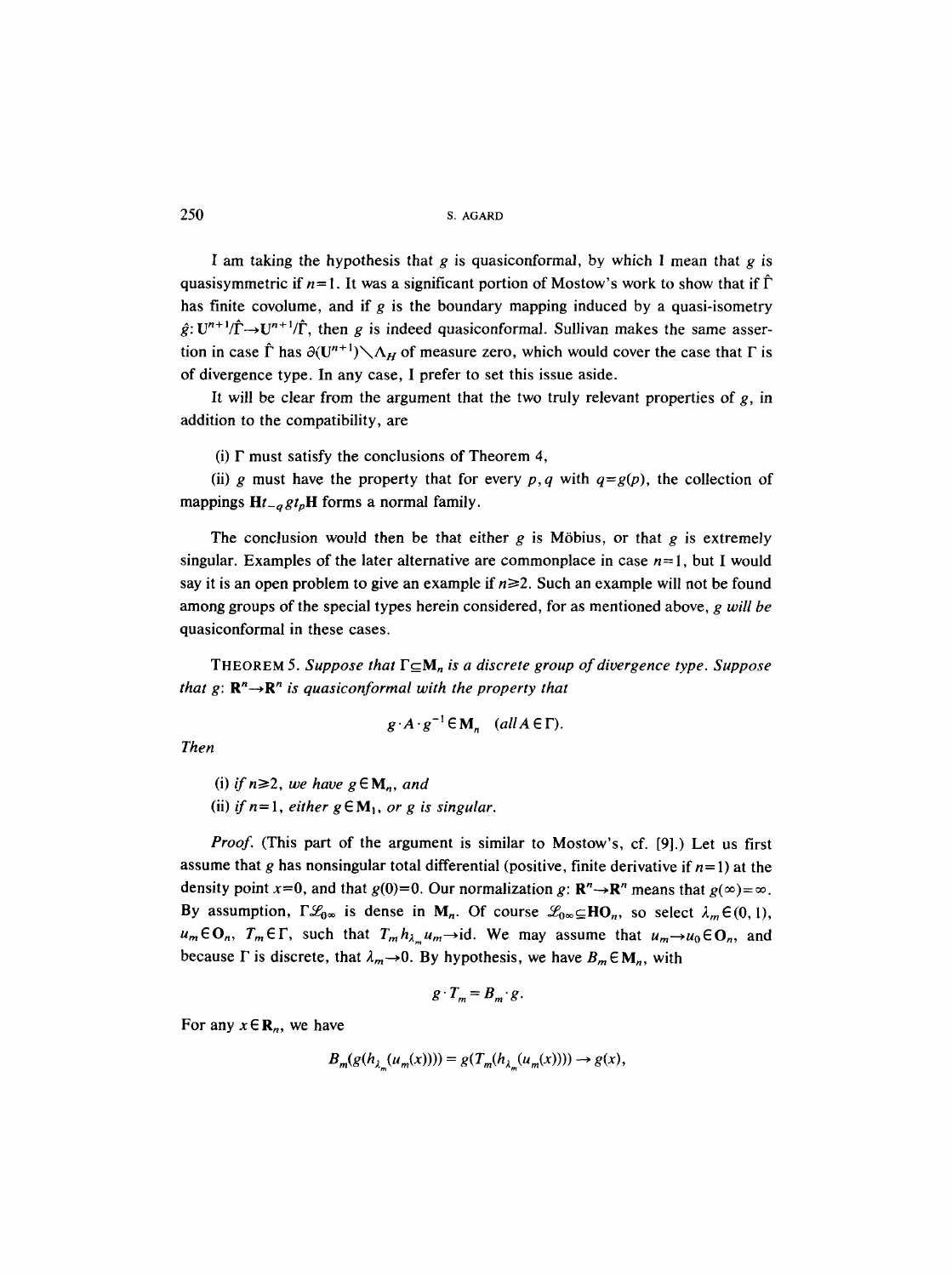and testing at  $x=0$ ,  $\infty$ , we find  $B_m(0) \rightarrow g(0)=0$ , and  $B_m(\infty) \rightarrow \infty$ . By Lemma 2.1, and passing to a subsequence, we may assume that there exist numbers  $\mu_m > 0$ , and a mapping  $v_0 \in \mathbf{O}_n$ , with

$$
B_m h_{\mu} v_0 \to id.
$$

Next, set  $f_m = h_{\mu_m}^{-1} \cdot g \cdot h_{\lambda_m}$ . Then

$$
B_m(h_{\mu_m}(f_m(u_m(x)))) = B_m(g(h_{\lambda_m}(u_m(x)))) \to g(x).
$$

But the mappings  $f_m$  are all K[g]-quasiconformal, with  $f_m(0)=0$ ,  $f_m(\infty)=\infty$ , and hence belong to a normal family,  $[5]$ .<sup>(1</sup>) We may assume that they converge uniformly on compact sets of  $\mathbb{R}^n \setminus \{0\}$ , to a limit function  $\varphi$ , which is either a homeomorphism or constant. However, for  $x\neq0$ , we have

$$
g(x) = \lim_{m} B_m(h_{\mu_m}(f_m(u_m(x))))
$$
  
= 
$$
\lim_{m} B_m(h_{\mu_m}(f_m(u_0(x)))) = v_0^{-1}(\varphi(u_0(x))).
$$

In particular,  $\varphi$  is not constant, and  $\varphi = v_0 \cdot g \cdot u_0^{-1}$ . We have established that there exist numbers  $\lambda_m \searrow 0$ ,  $\mu_m > 0$ , such that for all  $x \in \mathbb{R}^n \setminus \{0\}$ ,

$$
\frac{1}{\mu_m} g(\lambda_m x) = f_m(x) \rightarrow v_0(g(u_0^{-1}(x))).
$$

But now g has the total differential at  $x=0$ , and therefore for any  $x \in \mathbb{R}^n \setminus \{0\}$ , we have

$$
0 \neq g'(0) x = \lim \frac{g(\lambda_m x)}{\lambda_m},
$$

and therefore we must have the existence of the limit

$$
0 \neq \lambda = \lim_{m \to \infty} \lambda_m / \mu_m \quad (m \to \infty),
$$

and the identity

$$
\lambda g'(0) x = v_0(g(u_0^{-1}(x))) \quad (x \in \mathbb{R}^n).
$$

We deduce by differentiation at  $x=0$ , that  $\lambda=1$ , and in any case, we see that g is linear.

<sup>(1)</sup> This fact in case  $n=1$  can be deduced from the case  $n=2$  with the help of the Beurling-Ahlfors extension formula, [4].